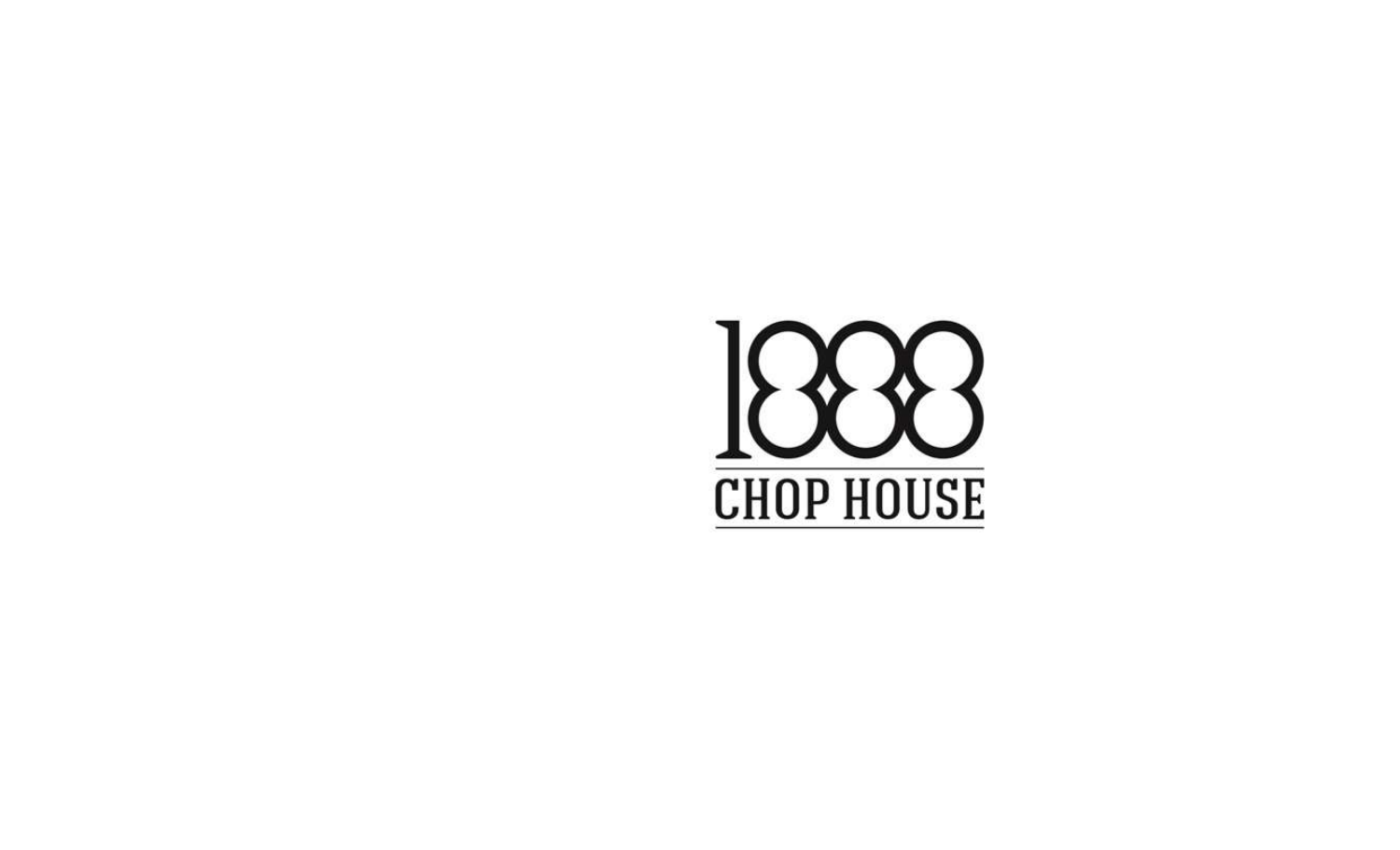# Contents Page - White Wine

| Champagne                           | 4   |
|-------------------------------------|-----|
| <b>Sparkling Wine</b>               | 5   |
| Half Bottles (375ml)                | 6   |
| Large Bottles (1.5l & 3l)           | 7   |
| <b>Pinot Blanc</b>                  | 8   |
| Sauvignon Blanc & Sémillon Blends   | 8   |
| Grüner Veltliner                    | $9$ |
| Moscato                             | $9$ |
| Gewurztraminer                      | 9   |
| Pinot Gris/Pinot Grigio             | 10  |
| Viognier                            | 10  |
| Marsanne & Rousanne                 | 10  |
| Chardonnay                          | 11  |
| Riesling                            | 14  |
| <b>Other Varietals &amp; Blends</b> | 14  |
| Rosé                                | 15  |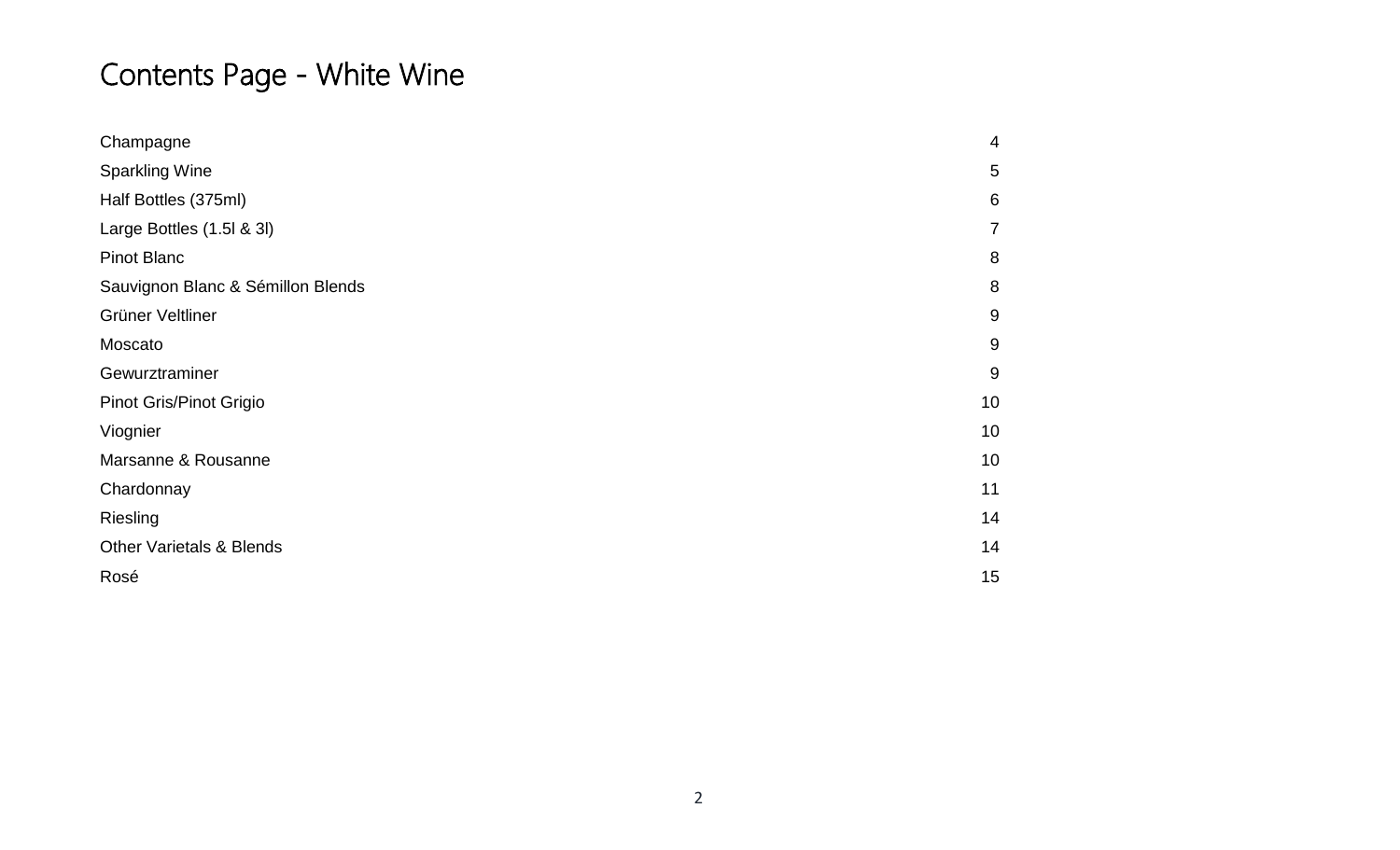## Contents Page - Red Wine

| 15 |
|----|
| 17 |
| 17 |
| 18 |
| 18 |
| 18 |
| 19 |
| 19 |
| 23 |
| 24 |
| 25 |
| 30 |
| 32 |
| 32 |
| 33 |
| 33 |
| 34 |
|    |
|    |

#### [Sweet Wines](#page-34-0) 35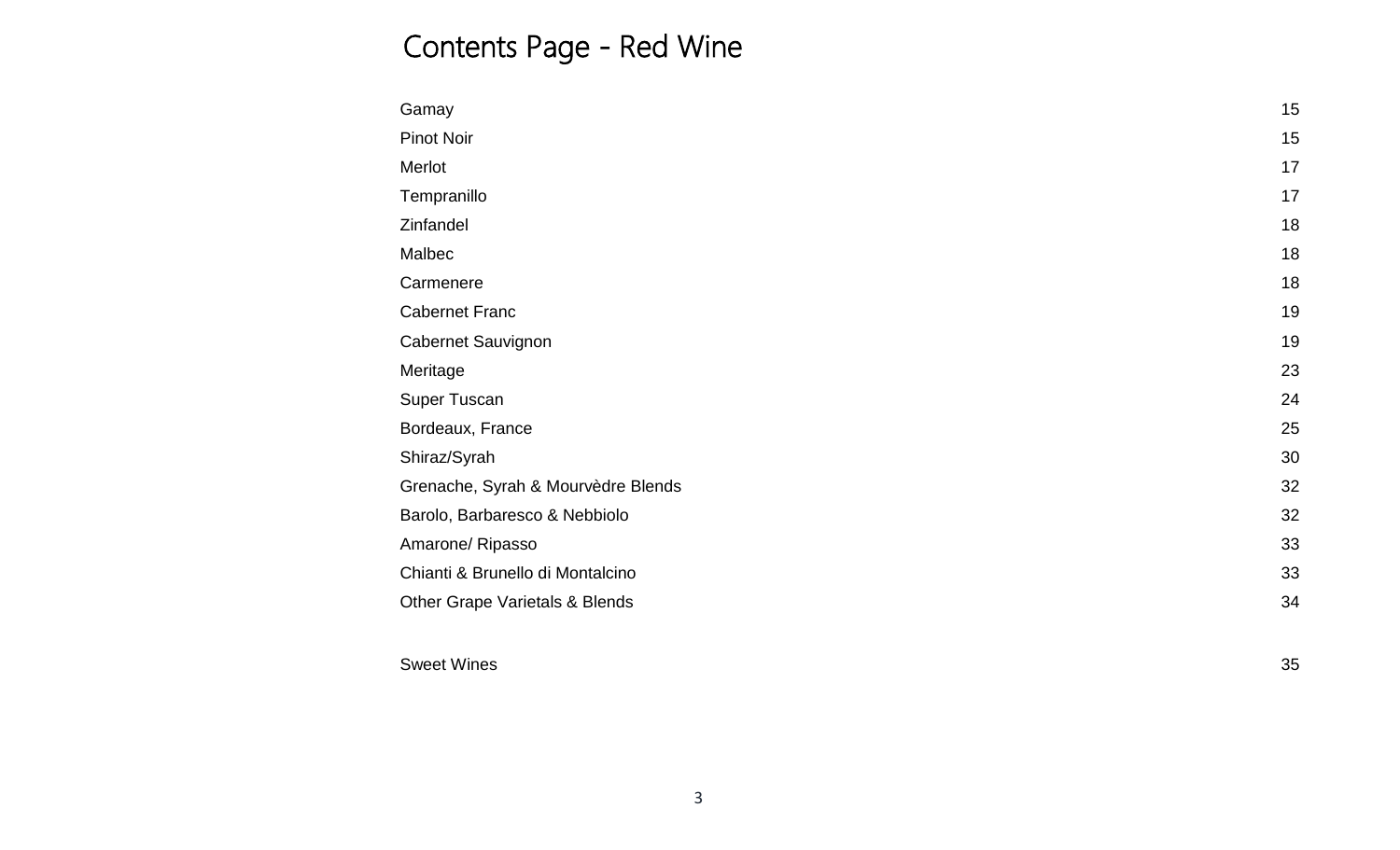# <span id="page-3-0"></span>**CHAMPAGNE**

| Mumm, Cordon Rouge Brut                           | N/V  | Reims   | 143 |
|---------------------------------------------------|------|---------|-----|
| Pol Roger, "Réserve"                              | N/V  | Reims   | 159 |
| Piper Heidsieck, Brut                             | N/V  | Reims   | 161 |
| Veuve Clicquot Ponsardin, Brut                    | N/V  | Reims   | 162 |
| Veuve Clicquot Ponsardin, Demi-Sec                | N/V  | Reims   | 182 |
| Bollinger, "Special Cuvée" Brut                   | N/V  | Reims   | 188 |
| Bruno Paillard, Brut                              | N/V  | Reims   | 188 |
| <b>Billecart Salmon, Brut Reserve</b>             | N/V  | Reims   | 190 |
| Bruno Paillard, Brut Rosé                         | N/V  | Reims   | 203 |
| Delahaie, Brut Premier                            | 2007 | Epernay | 210 |
| Billecart Salmon, Brut Rosé                       | N/V  | Reims   | 244 |
| Pol Roger, "Réserve" Blanc de Blancs              | 2012 | Reims   | 250 |
| Bruno Paillard, Blanc de Blancs, Grand Cru        | N/V  | Reims   | 266 |
| Billecart Salmon, Blanc de Blancs                 | N/V  | Reims   | 280 |
| Bollinger, "Grande Année" Brut                    | 2004 | Reims   | 329 |
| Bollinger, "Grande Année" Brut                    | 2007 | Reims   | 369 |
| Pol Roger, "Sir Winston Churchill"                | 2006 | Reims   | 433 |
| Bollinger, "Grande Année" Brut Rosé               | 2005 | Reims   | 440 |
| Dom Pérignon, Brut                                | 2010 | Epernay | 475 |
| Pol Roger, "Sir Winston Churchill"                | 2008 | Reims   | 500 |
| Armand de Brignac, "Ace of Spade" Brut            | N/V  | Reims   | 590 |
| Louis Roederer, "Cristal" Brut                    | 2013 | Reims   | 690 |
| Bruno Paillard, N.P.U Nec Plus Ultra, Brut        | 2004 | Reims   | 691 |
| Krug, Brut                                        | 2000 | Reims   | 692 |
| Krug, Brut                                        | 2004 | Reims   | 699 |
| Armand de Brignac, "Ace of Spade" Blanc de Blancs | N/V  | Reims   | 728 |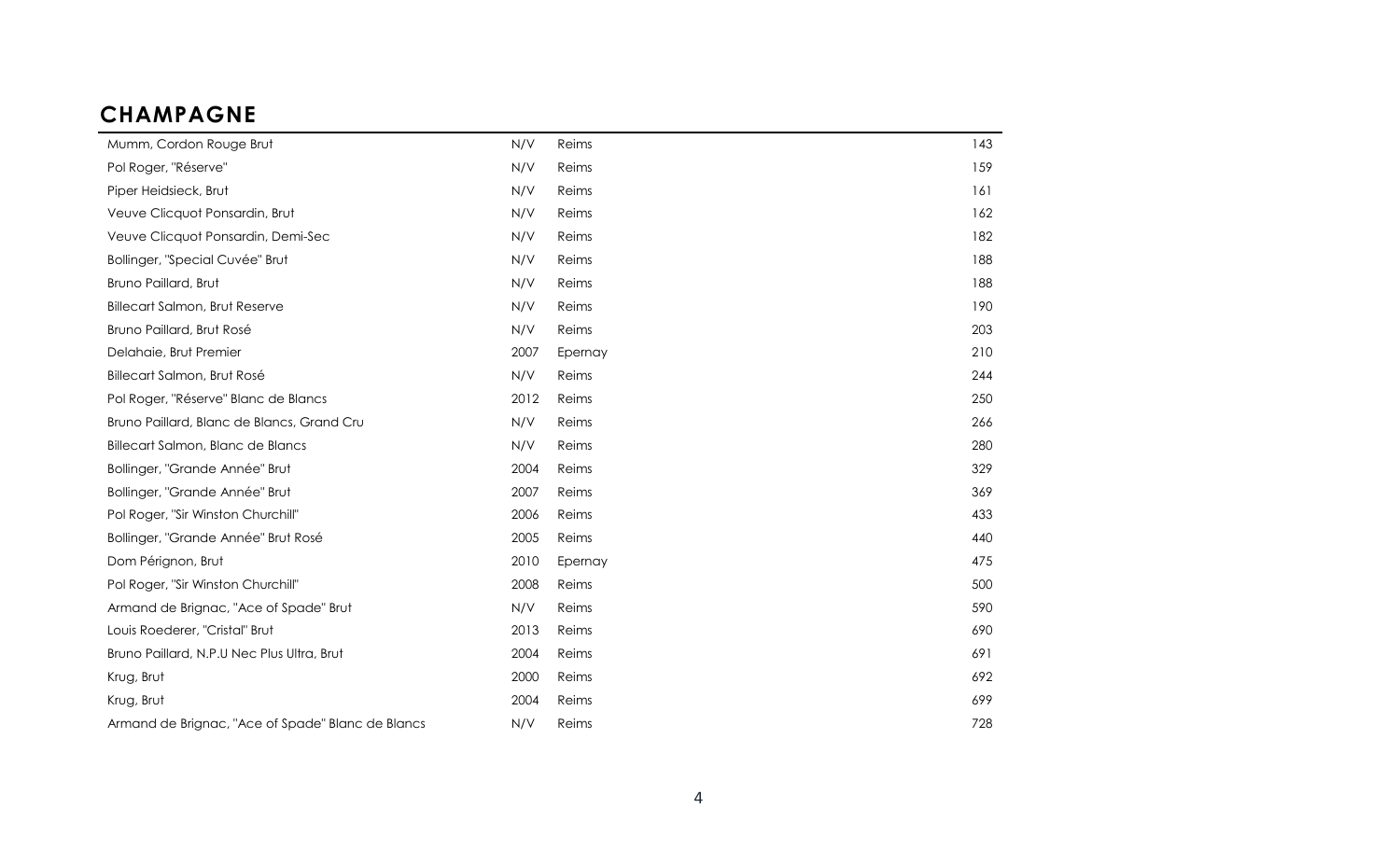| M/V   | 1092                                     |
|-------|------------------------------------------|
| 1998. | 2200                                     |
| 1996. | 2500                                     |
| 1980- | 3600                                     |
|       | Epernav<br>Eperney<br>Epernay<br>Epernav |

### <span id="page-4-0"></span>**SPARKLING WINE**

| Canella Prosecco DOG               | N/V  | Veneto, Italy             | 68  |
|------------------------------------|------|---------------------------|-----|
| Trius, Brut                        | N/V  | Niagara Peninsula, Canada | 90  |
| Roederer Estate                    | N/V  | Anderson Valley, USA      | 124 |
| Roederer Estate, "L'Ermitage" Brut | 2015 | Anderson Valley, USA      | 291 |
| Roederer Estate, "L'Ermitage" Brut | 2009 | Anderson Valley, USA      | 300 |
| Roederer Estate, "L'Ermitage" Brut | 2004 | Anderson Valley, USA      | 310 |
| Roederer Estate, "L'Ermitage" Brut | 2002 | Anderson Valley, USA      | 325 |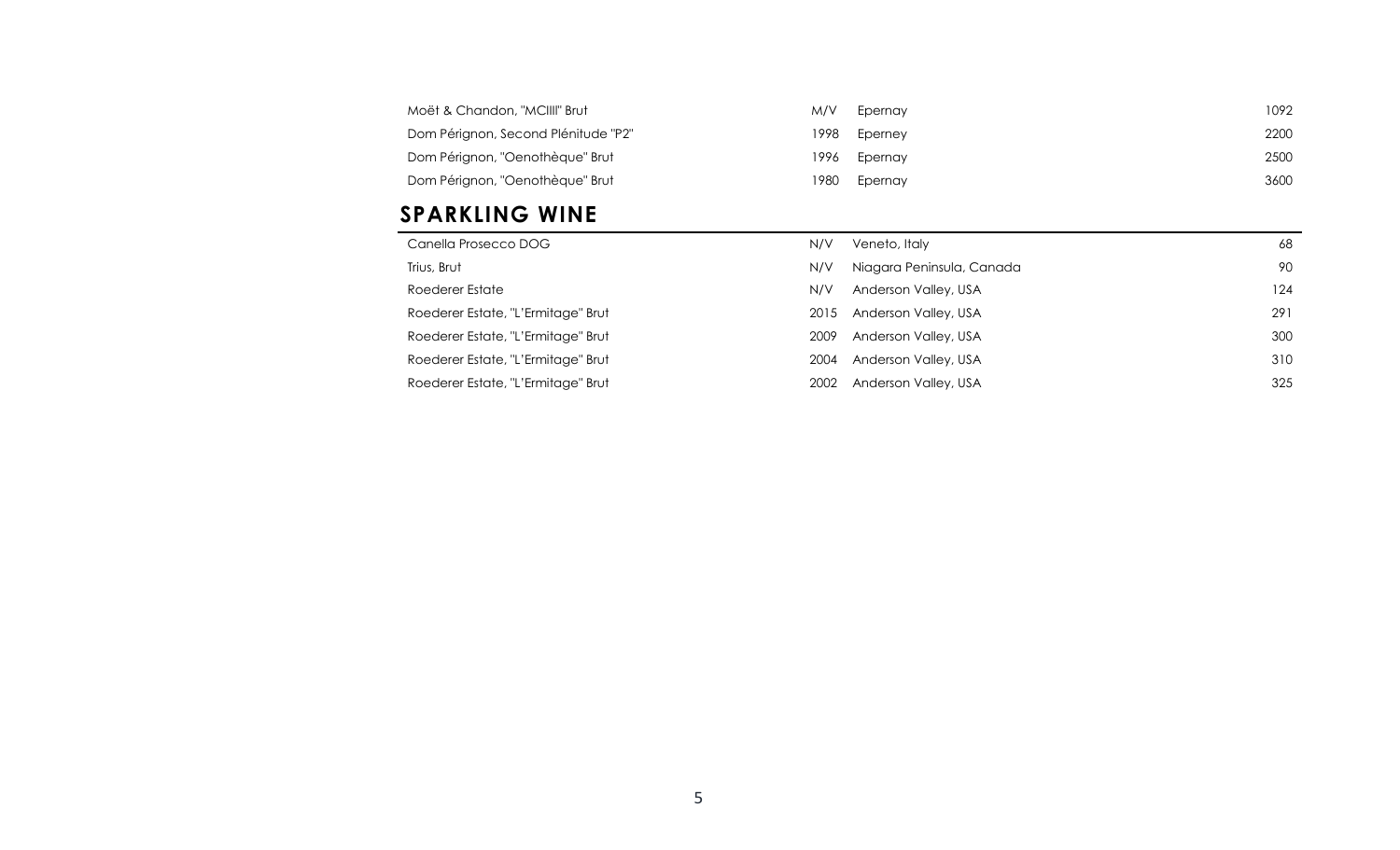### <span id="page-5-0"></span>**HALF BOTTLES (375ML)**

#### **HALF BOTTLE WHITE WINE**

| Kettle Valley, Chardonnay         | 2015 | Okanagan Valley, Canada |    |
|-----------------------------------|------|-------------------------|----|
| Kettle Valley, Pinot Gris         | 2018 | Okanagan Valley, Canada | 57 |
| Joseph Drouhin, "Pouilly-Fuissé"  | 2018 | Burgundy, France        | 61 |
| Domaine Drouhin, "Arthur"         | 2018 | Oregon, USA             | 66 |
| Merryvale, "Starmont", Chardonnay | 2018 | Napa Valley, USA        |    |
|                                   |      |                         |    |

#### **HALF BOTTLE RED WINE**

<span id="page-5-1"></span>

| J. Lohr, Cabernet Sauvignon                             | 2019 | Paso Robles, California, USA   | 47  |
|---------------------------------------------------------|------|--------------------------------|-----|
| Merryvale, "Starmont", Cabernet Sauvignon               | 2017 | Napa Valley, California, USA   | 67  |
| Caparzo, Brunello di Montalcino                         | 2015 | Tuscany, Italy                 | 80  |
| Château de la Gardine, Southern Rhone Red Blend         | 2015 | Châteauneuf-du-Pape, France    | 82  |
| Costanti, Brunello di Montalcino                        | 2013 | Tuscany, Italy                 | 91  |
| Ken Wright, "Bonnie Jean Vineyard", Pinot Noir          | 2015 | Willamette Valley, Oregon, USA | 107 |
| Duckhorn, Merlot                                        | 2015 | Napa Valley, California, USA   | 108 |
| Domaine Drouhin, "Laurene", Pinot Noir                  | 2018 | Oregon, USA                    | 115 |
| Caymus, Cabernet Sauvignon                              | 2019 | Napa Valley, California, USA   | 139 |
| Domaine J-F Mugnier, "Clos de la Maréchale", Pinot Noir | 2013 | Burgundy, France               | 152 |
| Shafer, "One Point Five" Cabernet Sauvignon             | 2017 | Napa Valley, California, USA   | 185 |
|                                                         |      |                                |     |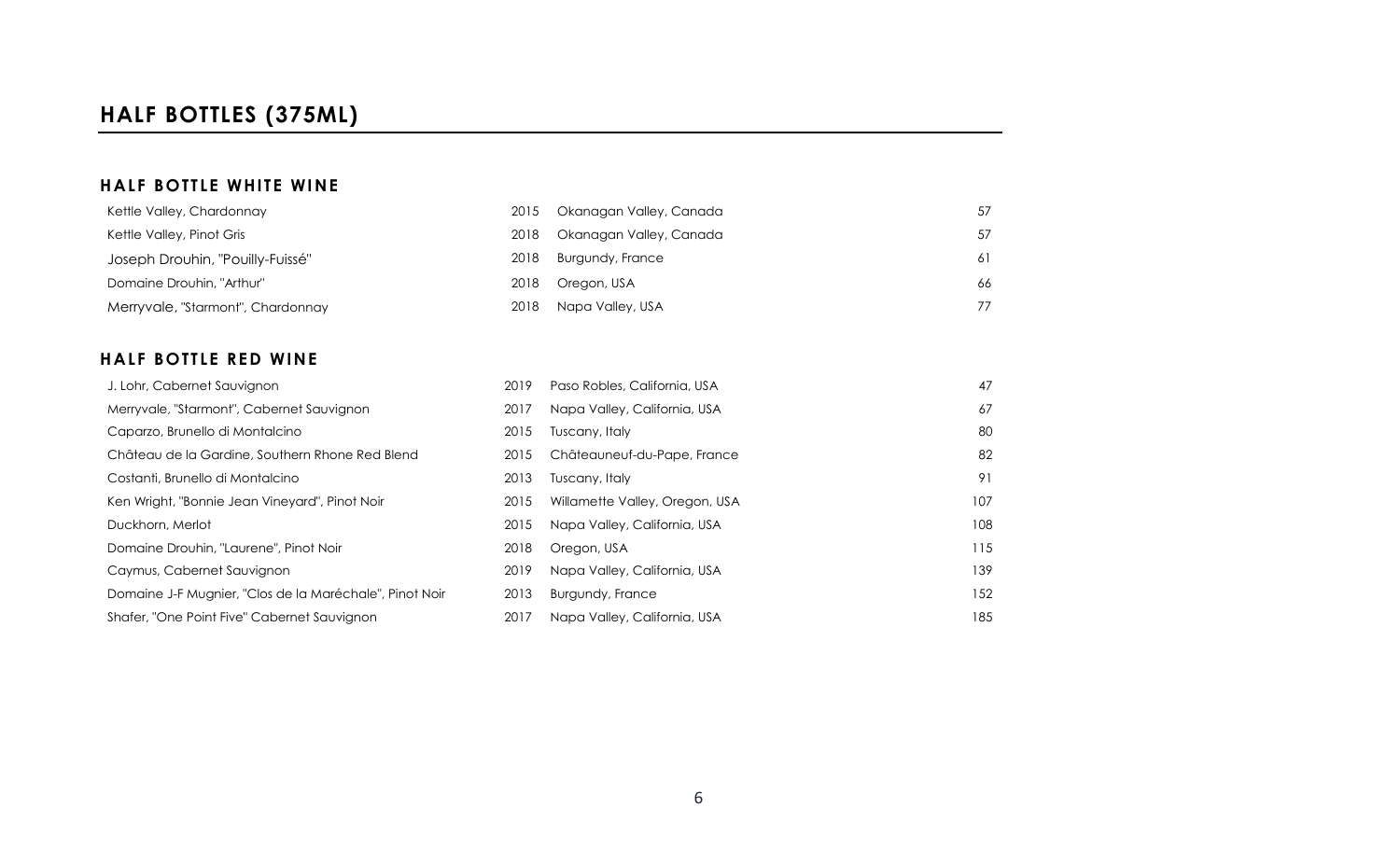## **LARGE BOTTLES (1.5L & 3L)**

### **LARGE FORMAT WHITE WINE**

| Domaine Servain, "Vielle Vignes", Chardonnay             | 1.5L | 2017 | Chablis, Burgundy, France    | 202  |
|----------------------------------------------------------|------|------|------------------------------|------|
| Gardet, Brut Tradition                                   | 1.5L | N/V  | Champagne, France            | 235  |
| Isole e Olea, "Collezione Privata", Chardonnay           | 1.5L | 2016 | Tuscany, Italy               | 250  |
| Billecart Salmon, Extra Brut, Champagne                  | 1.5L | 2007 | Champagne, France            | 605  |
| LARGE FORMAT RED WINE                                    |      |      |                              |      |
| Chateau St Jean, "Cinq Cépages", Cabernet Sauvignon      | 1.5L | 2011 | Sonoma, California, USA      | 390  |
| Terralsole, Brunello di Montalcino, Sangiovese           | 1.5L | 2010 | Tuscany, Italy               | 432  |
| Felton Road, "Block 5", Pinot Noir                       | 1.5L | 2016 | Central Otago, New Zealand   | 451  |
| Chappellet, Cabernet Sauvignon                           | 1.5L | 2017 | Napa Valley, California, USA | 474  |
| Luce della Vite, "Luce", Super Tuscan                    | 1.5L | 2012 | Tuscany, Italy               | 539  |
| Caymus, "Special Select", Cabernet Sauvignon             | 1.5L | 2014 | Napa Valley, California, USA | 781  |
| Château La Nerthe, GSM Blend                             | 1.5L | 2011 | Châteauneuf-du-Pape, France  | 781  |
| Château La Nerthe, GSM Blend                             | 1.5L | 2012 | Châteauneuf-du-Pape, France  | 782  |
| Château La Nerthe, GSM Blend                             | 1.5L | 2013 | Châteauneuf-du-Pape, FR      | 792  |
| Luce della Vite, "Luce", Super Tuscan                    | 3L   | 2013 | Tuscany, Italy               | 1182 |
| Isole e Olea, "Gran Selezione", Chianti Classico         | 1.5L | 2010 | Tuscany, Italy               | 1360 |
| Joseph Drouhin, "Clos de Vougeot", Grand Cru, Pinot Noir | 1.5L | 2005 | Beaune, Burgundy, France     | 1450 |
| Joseph Phelps, "Insignia", Meritage                      | 1.5L | 2015 | Napa Valley, California, USA | 1459 |
| Joseph Phelps, "Insignia", Meritage                      | 1.5L | 2013 | Napa Valley, California, USA | 1459 |
| Massolino, "Vigna Rionda", Barolo                        | 3L   | 2005 | Piemonte, Italy              | 1480 |
| Merryvale, "Profile", Meritage                           | 3L   | 1999 | Napa Valley, California, USA | 2000 |
| Pontet Canet, Bordeaux Blend                             | 3L   | 2009 | Pauillac, Bordeaux, France   | 4500 |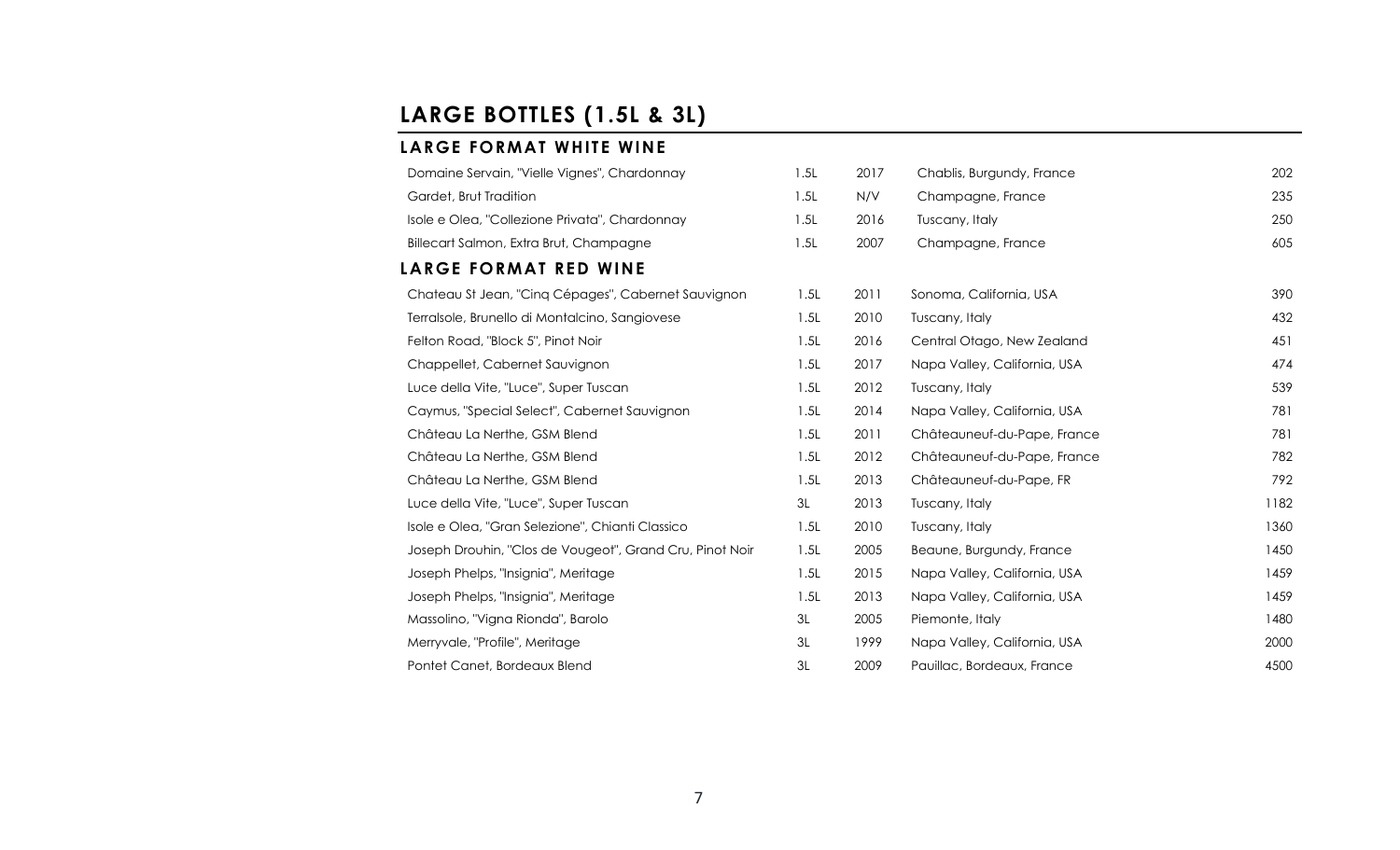### <span id="page-7-0"></span>**PINOT BLANC**

<span id="page-7-1"></span>

| <b>FRANCE</b>                              |      |                                |     |
|--------------------------------------------|------|--------------------------------|-----|
| Zinck                                      | 2016 | Alsace                         | 65  |
| CANADA                                     |      |                                |     |
| Lake Breeze                                | 2015 | Kelowna                        | 68  |
| <b>Black Swift Vineyards</b>               | 2019 | Okanagan Valley                | 86  |
| <b>UNITED STATES</b>                       |      |                                |     |
| Ken Wright                                 | 2014 | Oregon                         | 94  |
| SAUVIGNON BLANC & SÉMILLON BLENDS          |      |                                |     |
| CANADA                                     |      |                                |     |
| <b>Burrowing Owl</b>                       | 2018 | Similkameen Valley             | 87  |
| La Frenz, (Sémillon)                       | 2014 | Okanagan Valley                | 91  |
| <b>UNITED STATES</b>                       |      |                                |     |
| Merryvale, "Starmont"                      | 2020 | Napa Valley                    | 90  |
| L'Ecole N°41                               | 2016 | Columbia Valley                | 92  |
| Groth                                      | 2019 | Napa Valley                    | 105 |
| Cakebread                                  | 2020 | Napa Valley                    | 125 |
| <b>FRANCE</b>                              |      |                                |     |
| Clarendelle, "Inspired by Haut-Brion"      | 2019 | Pessac-Léognan, Bordeaux       | 85  |
| Domaine Delaporte, "Chavignol"             | 2020 | Sancerre, Loire                | 110 |
| Château Latour Martillac                   | 2015 | Pessac-Léognan, Bordeaux       | 157 |
| Château La Grande Clotte                   | 2012 | Lussac-Saint-Emilion, Bordeaux | 175 |
| Château Smith Haut Lafitte Blanc           | 2015 | Pessac-Léognan, Bordeaux       | 423 |
| Château Mouton Rothschild, "Aile d'Argent" | 2015 | Médoc, Bordeaux                | 495 |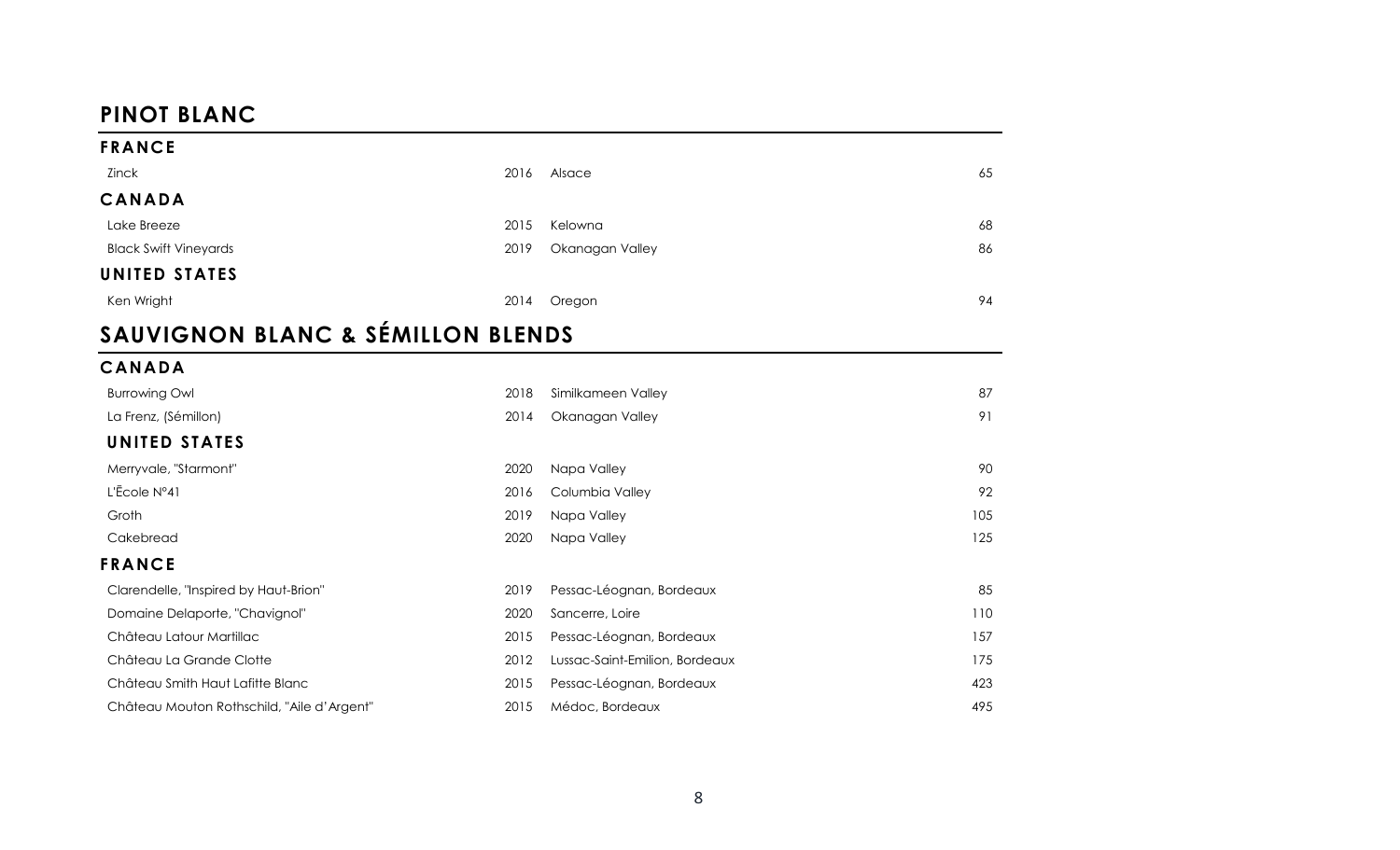#### **NEW ZEALAND**

| Seven Terraces | 2018 Marlborough |    |
|----------------|------------------|----|
| Mount Riley    | 2018 Marlborough | 68 |

### <span id="page-8-0"></span>**GRÜNER VELTLINER**

#### **AUSTRIA**

| Hiedler, "Löss"            | 2014 | Kamptal-Langenlois | 68  |
|----------------------------|------|--------------------|-----|
| Schloss Gobelsburg, "Lamm" | 2012 | Kamptal            | 110 |
| Schloss Gobelsburg, "Lamm" | 2008 | Kamptal            | 110 |
| <b>CANADA</b>              |      |                    |     |

#### Culmina, "Unicus" 2018 Golden Mile Bench 115

### <span id="page-8-1"></span>**MOSCATO**

<span id="page-8-3"></span><span id="page-8-2"></span>

| <b>ITALY</b>                |      |                 |    |
|-----------------------------|------|-----------------|----|
| Massolino, "Moscato d'Asti" | 2019 | Langhe          | 82 |
| <b>GEWURZTRAMINER</b>       |      |                 |    |
| <b>CANADA</b>               |      |                 |    |
| <b>Tinhorn Creek</b>        | 2016 | Okanagan Valley | 68 |
| <b>ITALY</b>                |      |                 |    |
| Colterenzio                 | 2015 | Alto Adige      | 73 |
| <b>FRANCE</b>               |      |                 |    |
| Wolfberger                  | 2017 | Alsace          | 72 |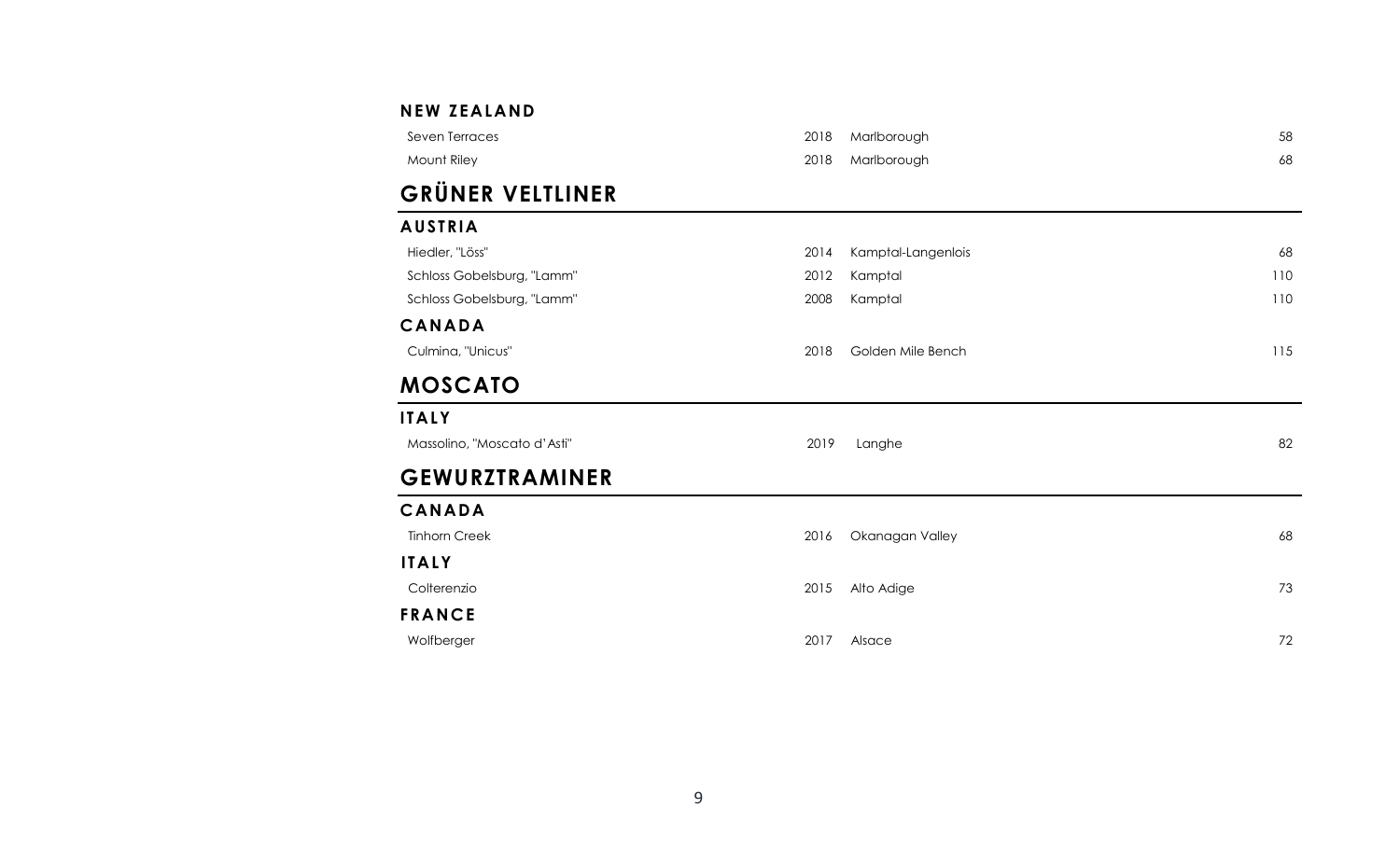### **PINOT GRIS/PINOT GRIGIO**

<span id="page-9-1"></span><span id="page-9-0"></span>

| <b>CANADA</b>                                   |      |                     |     |
|-------------------------------------------------|------|---------------------|-----|
| Laughing Stock                                  | 2018 | Okanagan Valley     | 86  |
| <b>Blasted Church</b>                           | 2017 | Okanagan Falls      | 89  |
| <b>ITALY</b>                                    |      |                     |     |
| Colterenzio, "Lumo"                             | 2019 | Alto Adige          | 77  |
| <b>VIOGNIER</b>                                 |      |                     |     |
| <b>FRANCE</b>                                   |      |                     |     |
| Yves Cuilleron, "Les Vignes d'â Côte"           | 2018 | Rhône Valley        | 106 |
| Yves Cuilleron, Condrieu, "La Petite Côte"      | 2014 | Condrieu            | 215 |
| Yves Cuilleron, Condrieu, "La Petite Côte"      | 2017 | Condrieu            | 215 |
| <b>UNITED STATES</b>                            |      |                     |     |
| Stags'Leap                                      | 2018 | Napa Valley         | 80  |
| <b>MARSANNE &amp; ROUSANNE</b>                  |      |                     |     |
| <b>FRANCE</b>                                   |      |                     |     |
| Château de Beaucastel Châteauneuf-du-Pape Blanc | 2012 | Châteauneuf-du-Pape | 245 |
| M. Chapoutier, Ermitage Blanc, "de l'Orée"      | 2001 | Rhône Valley        | 500 |
| M. Chapoutier, Ermitage Blanc, "de l'Orée"      | 2000 | Rhône Valley        | 600 |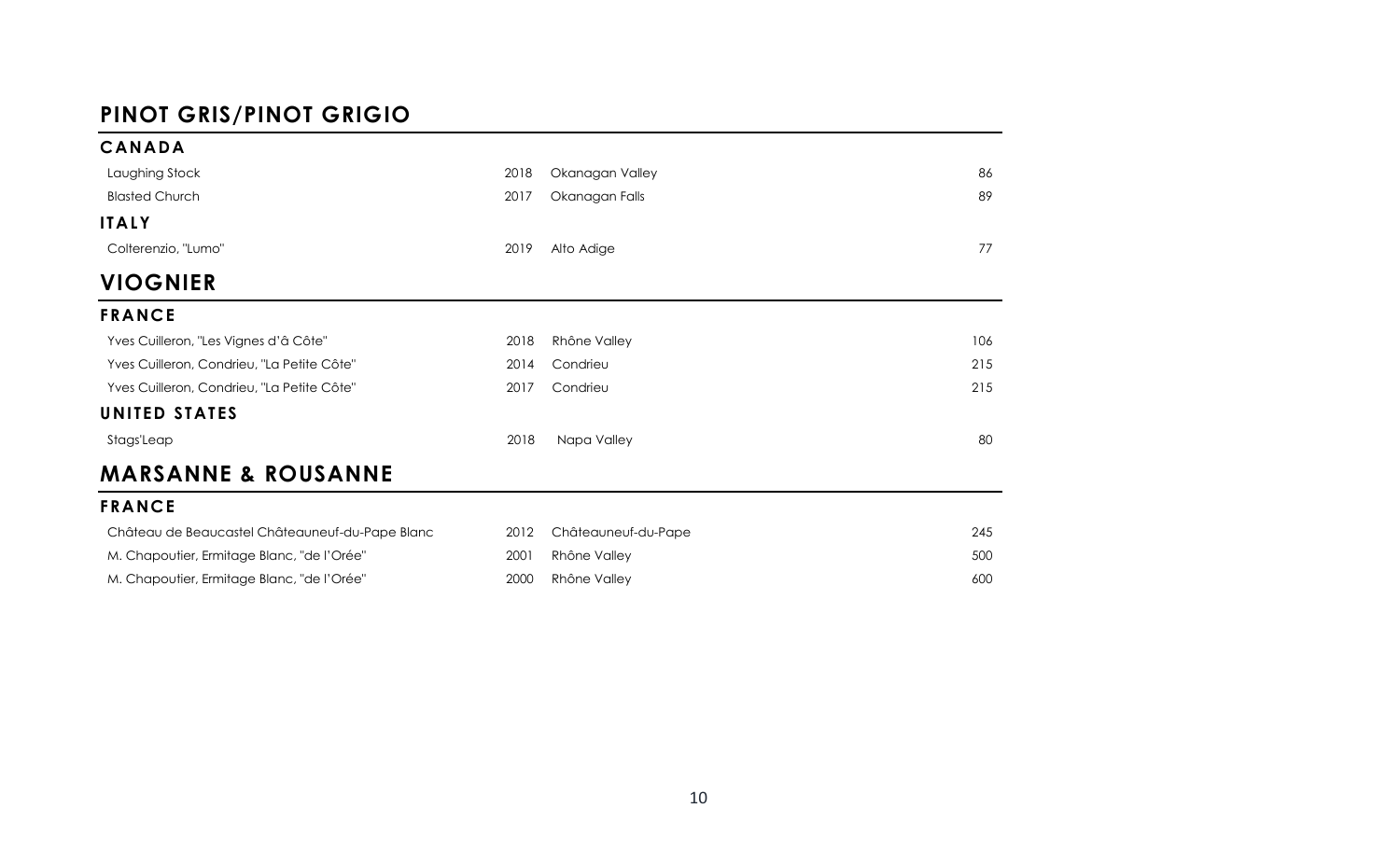### <span id="page-10-0"></span>**CHARDONNAY**

#### **CANADA**

| 2018 | Naramata Bench              | 82  |
|------|-----------------------------|-----|
| 2017 | Okanagan Valley             | 86  |
| 2019 | Okanagan Valley             | 95  |
| 2017 | Okanagan Valley             | 141 |
| 2014 | Naramata Bench              | 142 |
| 2016 | Nova Scotia                 | 156 |
| 2015 | Naramata Bench              | 159 |
| 2015 | Okanagan Valley             | 185 |
| 2014 | Okanagan Valley             | 203 |
| 2014 | Okanagan Valley             | 232 |
| 2015 | Okanagan Valley             | 247 |
| 2014 | Okanagan Valley             | 247 |
|      |                             |     |
| 2009 | Friuli- Venezia             | 211 |
| 2013 | Friuli- Venezia             | 211 |
|      |                             |     |
| 2012 | Casablanca                  | 79  |
|      |                             |     |
| 2012 | Western Cape                | 100 |
| 2014 | Hemel-en-Aarde Valley       | 123 |
|      |                             |     |
| 2020 | Cool River Valley, Tasmaina | 204 |
| 2019 | South Australia             | 361 |
|      |                             |     |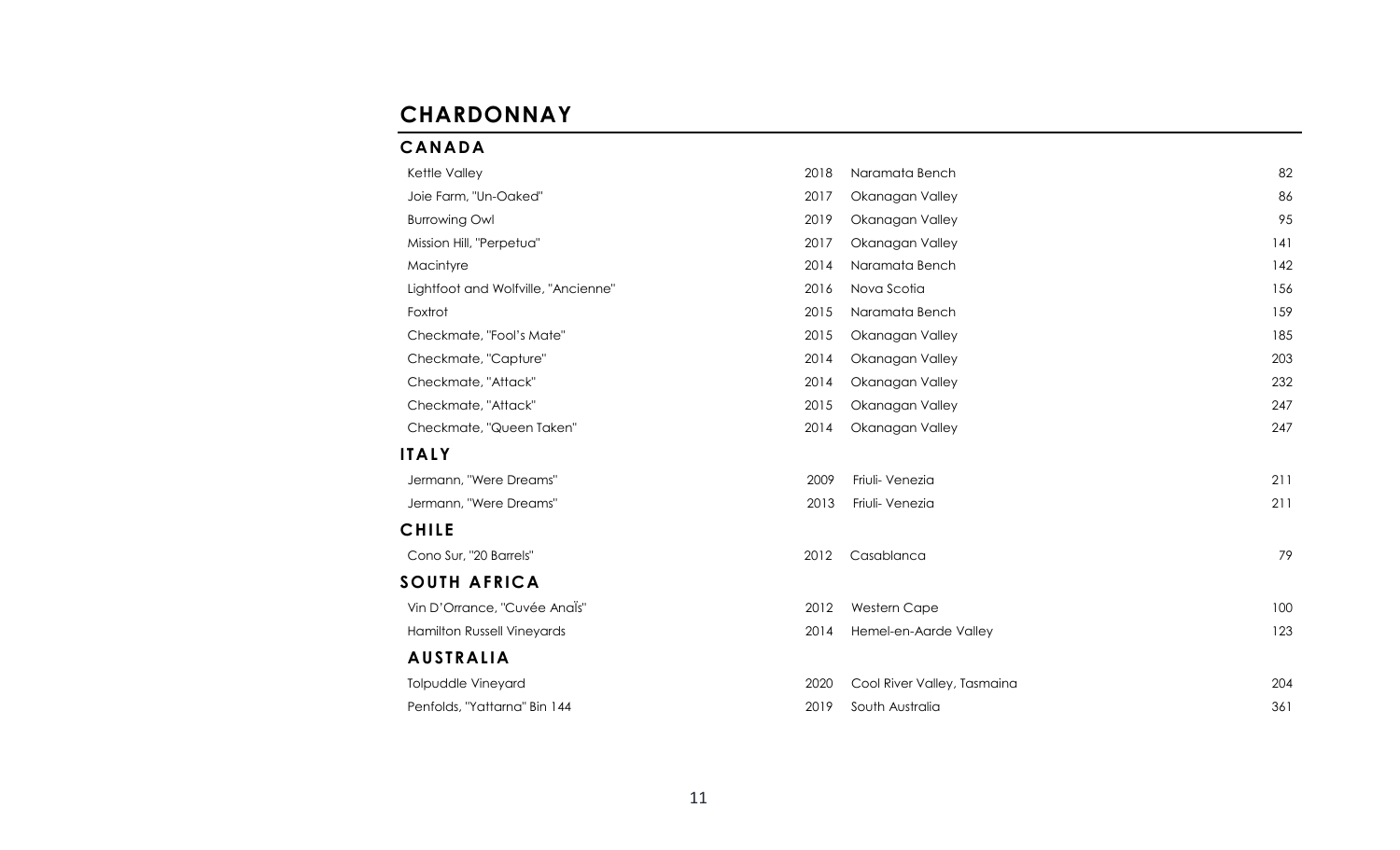#### **USA, CALIFORNIA**

| Kendall-Jackson, "Vintners Reserve"    | 2015 | Santa Rosa           | 75  |
|----------------------------------------|------|----------------------|-----|
| Sonoma Cutrer, "Russian River Ranches" | 2016 | Russian River        | 95  |
| <b>Hartford Court</b>                  | 2019 | <b>Russian River</b> | 108 |
| Freemark Abbey                         | 2020 | Napa Valley          | 135 |
| Rombauer Vineyards, "Carneros"         | 2019 | Carneros             | 144 |
| The Hilt, "Old Guard"                  | 2015 | Santa Barbara        | 172 |
| Château Montelena                      | 2012 | Napa Valley          | 179 |
| Château Montelena                      | 2014 | Napa Valley          | 179 |
| Château Montelena                      | 2017 | Napa Valley          | 179 |
| Merryvale, "Silhouette"                | 2013 | Napa Valley          | 234 |
| Kistler, "Les Noisetiers"              | 2014 | Sonoma Coast         | 239 |
| Kistler, "Les Noisetiers"              | 2015 | Sonoma Coast         | 239 |
| Kistler, "Les Noisetiers"              | 2016 | Sonoma Coast         | 239 |
| Merryvale, "Silhouette"                | 2018 | Napa Valley          | 249 |
| Signorello, "Hope's Cuvée"             | 2014 | Sonoma Coast         | 273 |
| Signorello, "Hope's Cuvée"             | 2016 | Sonoma Coast         | 273 |
| Pahlmeyer                              | 2018 | Napa Valley          | 303 |
| USA, OREGON                            |      |                      |     |
| Joseph Drouhin, "Arthur"               | 2018 | Dundee Hills         | 120 |
| Domaine Serene, "Clos du Soleil"       | 2007 | Willamette Valley    | 168 |
| Domaine Serene, "Evenstad Reserve"     | 2013 | Dundee Hills         | 195 |
| USA, WASHINGTON                        |      |                      |     |
| <b>Woodward Canvon</b>                 | 2014 | Walla Walla          | 110 |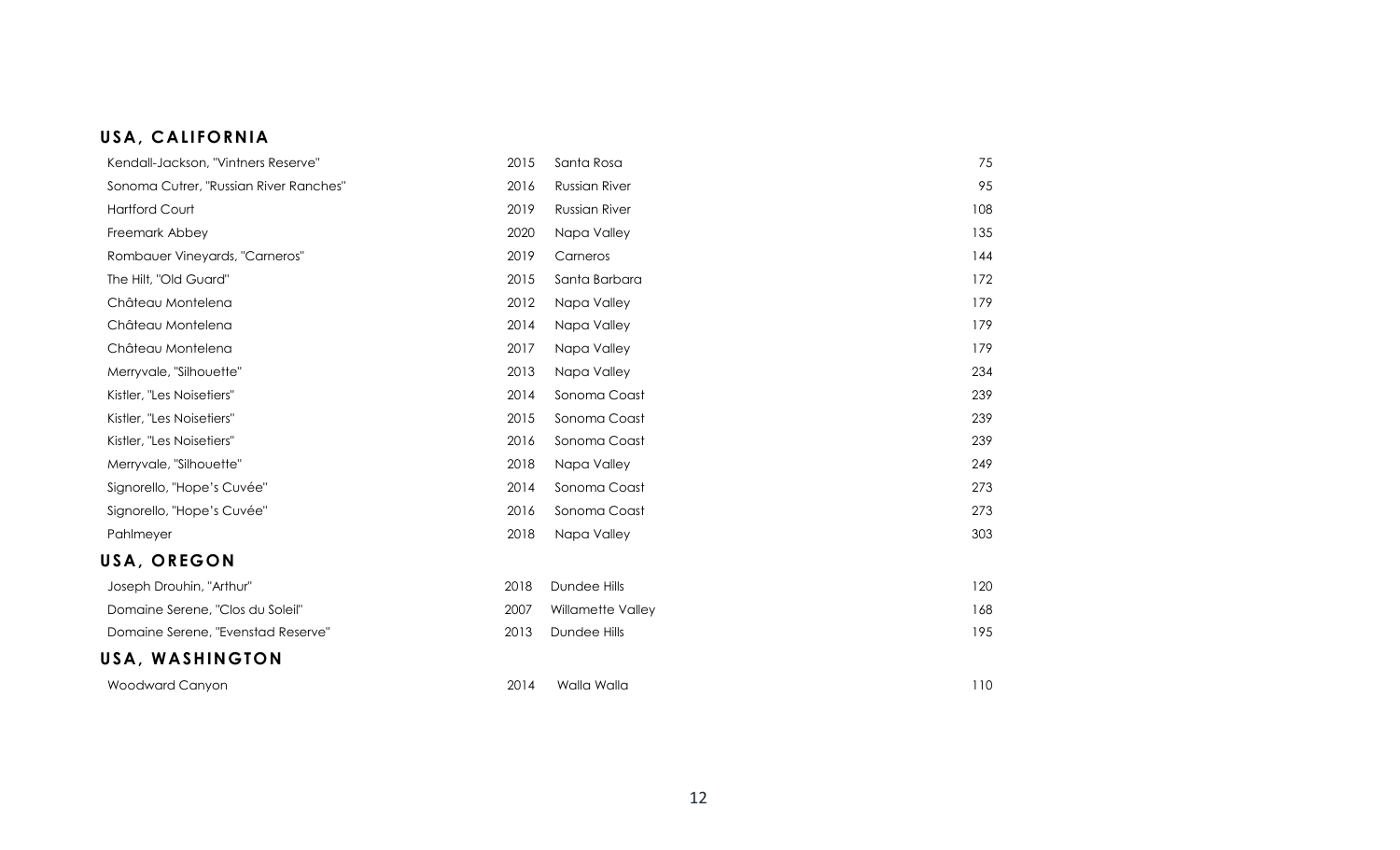#### **FRANCE**

| Joseph Drouhin, "Mâcon-Villages"                       | 2019 | Mâcon                | 68  |
|--------------------------------------------------------|------|----------------------|-----|
| Domaine Lafage, "Novellum"                             | 2016 | Languedoc-Roussillon | 72  |
| Jean-Jacques Vincent, "Château-Fuissé" Tête de Cru     | 2018 | Pouilly-Fuissé       | 96  |
| Domaine Servin, "Vaillons" 1 er Cru                    | 2019 | Chablis              | 125 |
| Joseph Drouhin, "Côte de Beaune"                       | 2017 | Côte de Beaune       | 158 |
| William Fèvre, "Montmains" ler Cru                     | 2016 | Chablis              | 165 |
| William Fèvre, "Montmains" 1 er Cru                    | 2012 | Chablis              | 165 |
| Bouchard Père & Fils, "Beaune du Château"              | 2016 | Côte de Beaune       | 165 |
| Joseph Drouhin, "Floatiéres" 1 er Cru                  | 2014 | Puligny-Montrachet   | 247 |
| Joseph Drouhin, "Floatiéres" 1 er Cru                  | 2017 | Puligny-Montrachet   | 247 |
| Joseph Drouhin, "Morgeot Marquis de Laguiche" 1 er Cru | 2016 | Chassagne-Montrachet | 278 |
| Joseph Drouhin, "Clos Des Mouches" 1 er Cru            | 2014 | Beaune               | 280 |
| Joseph Drouhin, "Clos Des Mouches" 1 er Cru            | 2012 | Beaune               | 280 |
| Joseph Drouhin, "Les Embazées" 1 er Cru                | 2016 | Chassagne-Montrachet | 286 |
| Joseph Drouhin, "Les Embazées" 1 er Cru                | 2015 | Chassagne-Montrachet | 286 |
| Joseph Drouhin, "Meursault-Perrières" 1 er Cru         | 2007 | Meursault            | 320 |
| Joseph Drouhin, "Pucelles" 1 er Cru                    | 2013 | Puligny-Montrachet   | 400 |
| Domaine Jacques Prieur, "Montrachet" Grand Cru         | 2000 | Chassagne-Montrachet | 700 |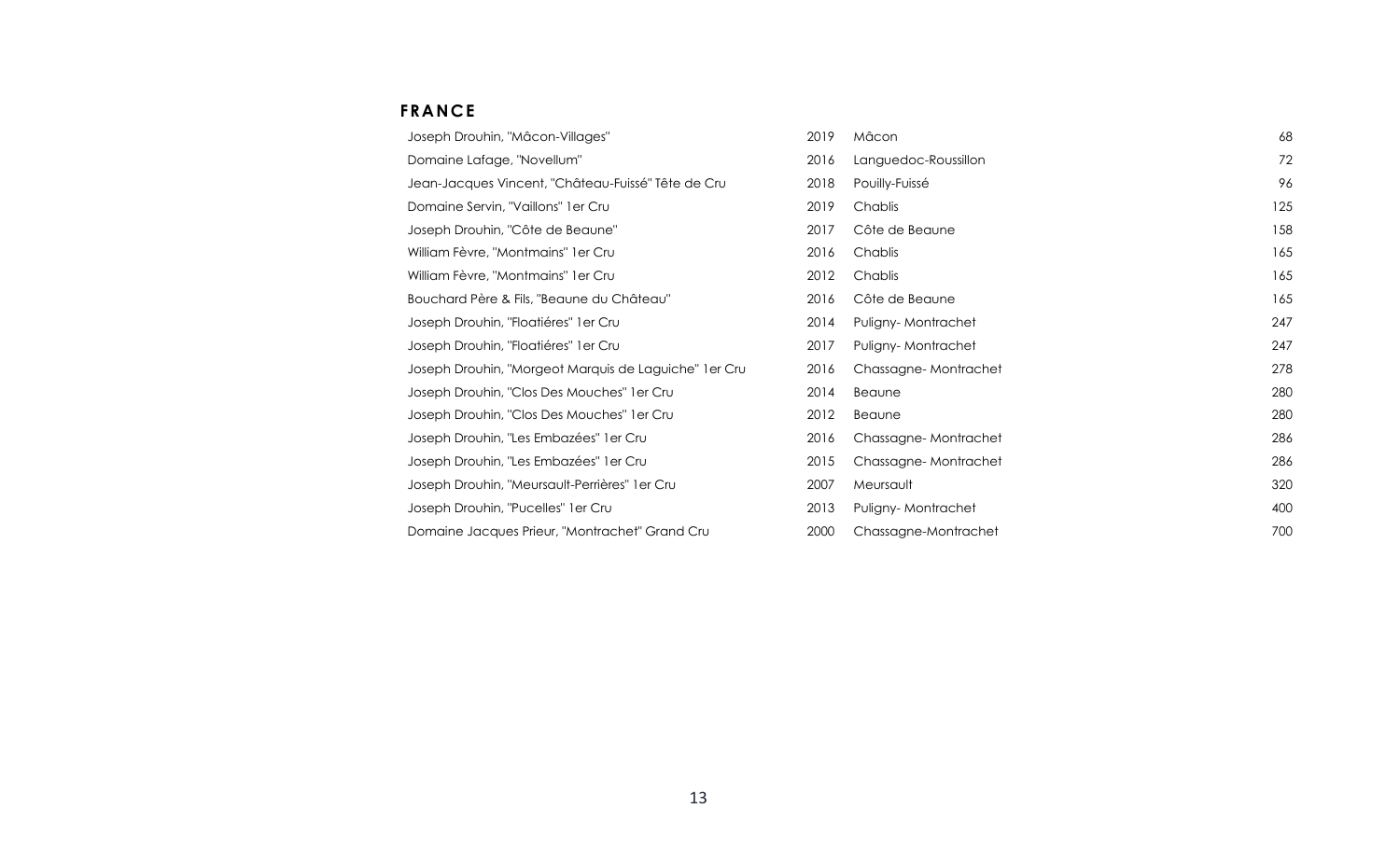### <span id="page-13-0"></span>**RIESLING**

<span id="page-13-2"></span><span id="page-13-1"></span>

| <b>CANADA</b>                                     |      |                      |     |
|---------------------------------------------------|------|----------------------|-----|
| Back 10 Cellars, "The Big Reach"                  | 2013 | Niagara Peninsula    | 92  |
| USA, WASHINGTON                                   |      |                      |     |
| Joel Gott                                         | 2011 | Columbia Valley      | 62  |
| <b>Trust Cellars</b>                              | 2014 | Columbia Valley      | 82  |
| <b>FRANCE</b>                                     |      |                      |     |
| Pfaffenheim                                       | 2012 | Alsace               | 53  |
| Charles Sparr, "Schoenenbourg" Grand Cru          | 2012 | Alsace               | 140 |
| <b>GERMANY</b>                                    |      |                      |     |
| Egon Muller-Scharzhof, "Scharzhof"                | 2016 | Mosel                | 166 |
| Egon Muller-Scharzhof, "Scharzhofberger" Kabinett | 2016 | Mosel                | 279 |
| <b>AUSTRALIA</b>                                  |      |                      |     |
| Grosset, "Polish Hill"                            | 2021 | Clare Valley         | 120 |
| <b>AUSTRIA</b>                                    |      |                      |     |
| Nigl, "Privat"                                    | 2003 | Kremstal             | 125 |
| <b>OTHER VARIETALS &amp; BLENDS</b>               |      |                      |     |
| A.A. Badenhorst, "Family White Blend"             | 2010 | Coastal South Africa | 128 |
| Querciabella, "Batār"                             | 2013 | Tuscany, Italy       | 211 |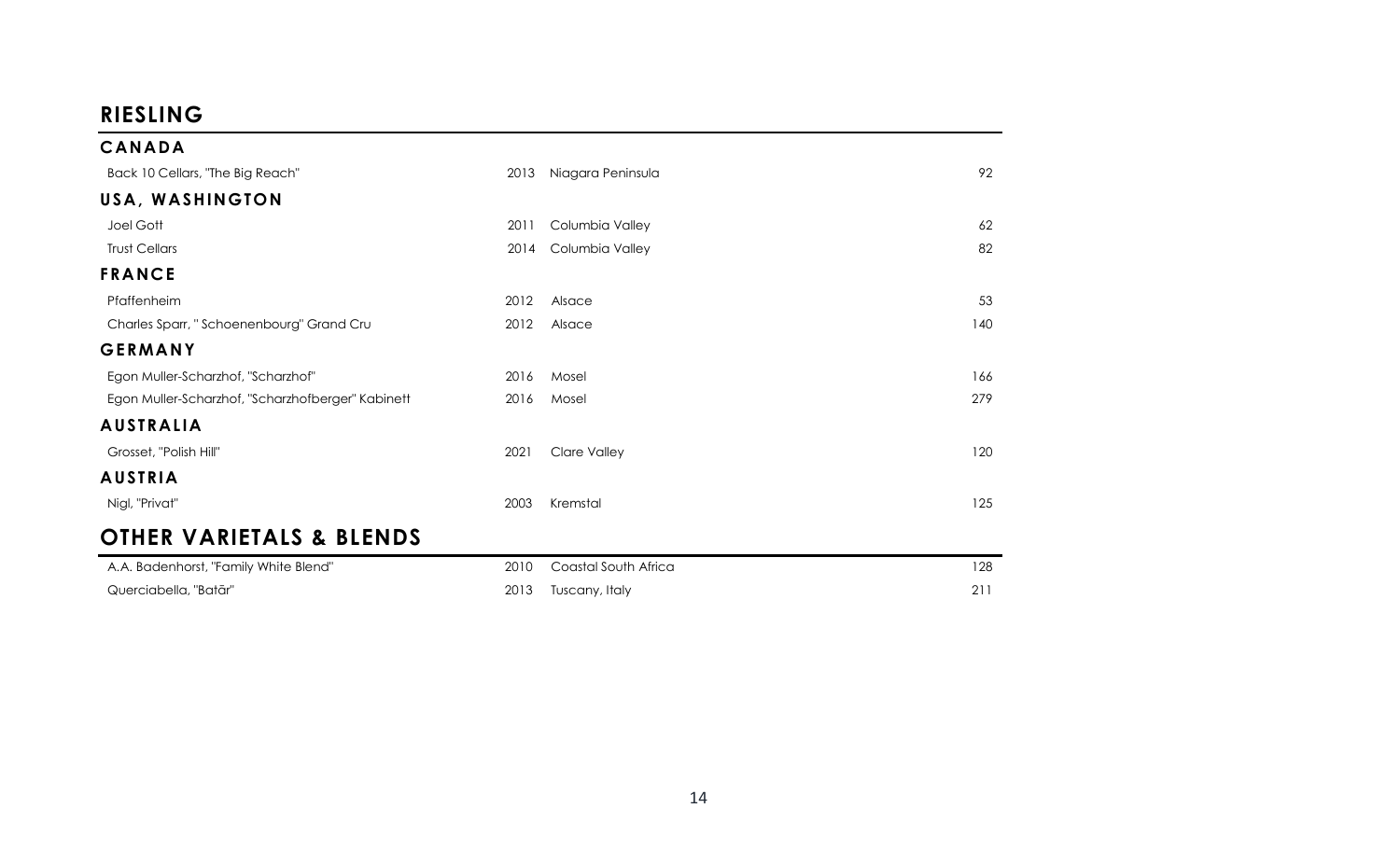# **ROSÉ**

| <b>GAMAY NOIR</b>           |      |                         |    |
|-----------------------------|------|-------------------------|----|
| Joie Farm, "ReThink Pink!"  | 2020 | Okanagan Valley, Canada | 86 |
| Commanderie de Peyrassol    | 2018 | Provence, France        | 84 |
| Roger Neveu, "Le Colombier" | 2016 | Sancerre, France        | 83 |
| Mazzei Belguardo            | 2018 | Toscana, Italy          | 68 |

<span id="page-14-0"></span>

| Joseph Drouhin, "Beaujolais-Village" | 2019 | Beaujolais, France      | 58 |
|--------------------------------------|------|-------------------------|----|
| Domaine Les Côtes de la Roche        | 2019 | Saint-Amour, France     |    |
| Joie Farm                            | 2016 | Okanagan Valley, Canada | 96 |

### <span id="page-14-1"></span>**PINOT NOIR**

#### **CANADA**

| Mission Hill, "Reserve"         | 2019 | Okanagan Valley |                        | 89  |
|---------------------------------|------|-----------------|------------------------|-----|
| Joie Farm, "PTG"                | 2017 | Okanagan Valley |                        | 96  |
| Joie Farm, "PTG"                | 2019 | Okanagan Valley |                        | 96  |
| Kettle Valley                   | 2017 | Naramata Bench  |                        | 100 |
| Kettle Valley                   | 2019 | Naramata Bench  |                        | 100 |
| Kettle Valley, "Reserve"        | 2018 | Naramata Bench  |                        | 131 |
| Joie Farm, Reserve "En Famille" | 2015 | Okanagan Valley |                        | 166 |
| USA, CALIFORNIA                 |      |                 |                        |     |
| Foxen Winery                    |      | 2016            | Santa Maria Valley     | 128 |
| Duckhorn, "Goldeneye"           |      | 2018            | <b>Anderson Valley</b> | 180 |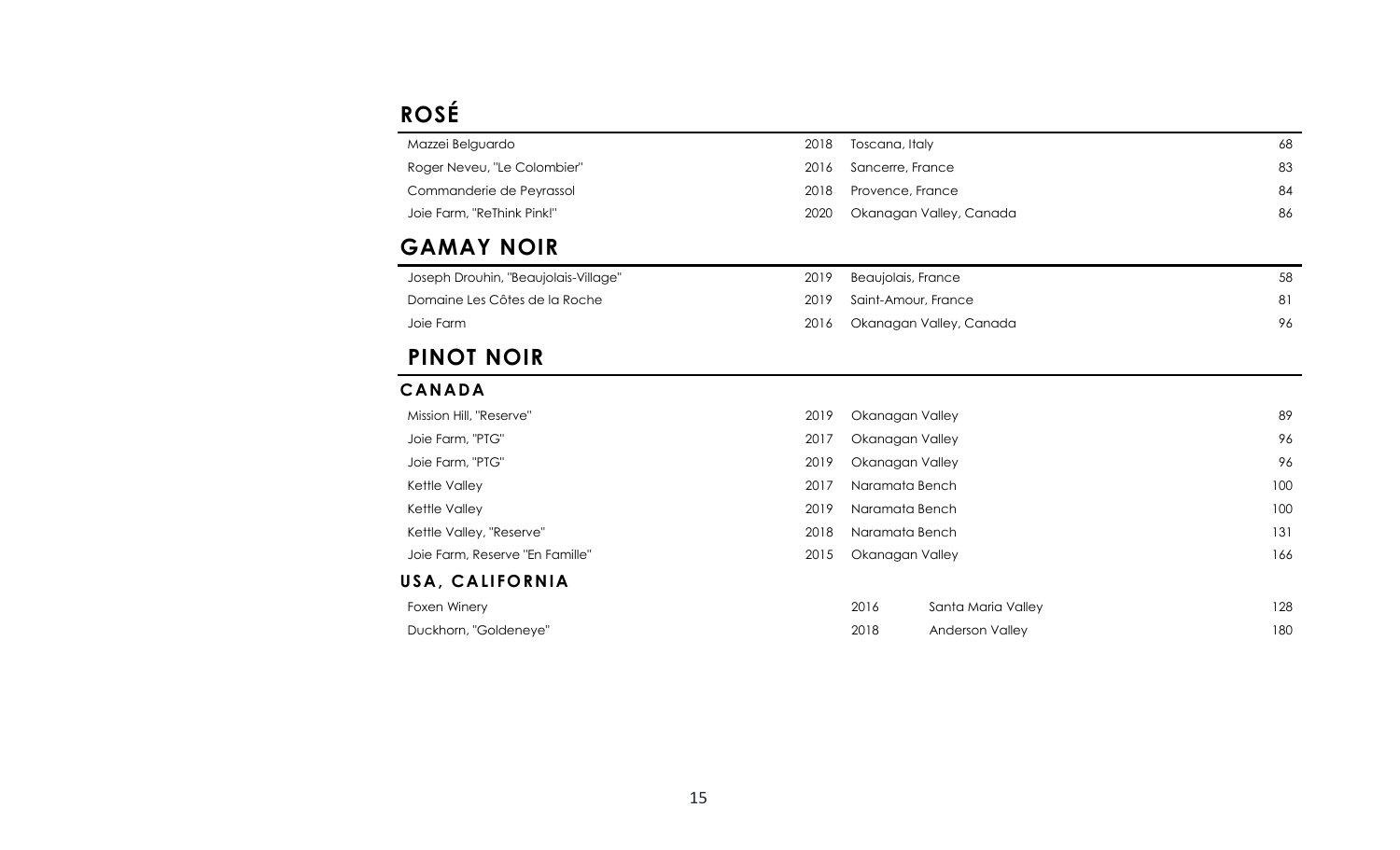### **USA, OREGON**

| King Estate, "Acrobat"                                             | 2018 | <b>Western Valley</b> | 78   |
|--------------------------------------------------------------------|------|-----------------------|------|
| Sokol Blosser                                                      | 2018 | Dundee Hills          | 109  |
| Averaen                                                            | 2019 | Willamette Valley     | 113  |
| Domaine Drouhin, "Laurène"                                         | 2018 | Dundee Hills          | 188  |
| <b>FRANCE, ALSACE</b>                                              |      |                       |      |
| Chateau Tracy, "Les Marnes"                                        | 2019 | Alsace                | 85   |
| Zinck, "Terroir"                                                   | 2017 | Alsace                | 110  |
| FRANCE, BURGUNDY                                                   |      |                       |      |
| Louis Latour                                                       | 2019 | Bourgogne             | 117  |
| Joseph Drouhin, "Pommard"                                          | 2018 | Cotes de Beaune       | 222  |
| Joseph Drouhin, "Volnay"                                           | 2018 | Cotes de Beaune       | 235  |
| Domaine des Perdrix, "Nuits St Georges"                            | 2019 | Cotes de Nuits        | 247  |
| Domaine des Perdrix, "Vosne-Romanee"                               | 2018 | Cotes de Nuits        | 281  |
| Domaine des Perdrix, Nuits St Georges, "Aux Pedrix" 1 er Cru       | 2017 | Cotes de Nuits        | 334  |
| Thibault Liger-Belair, Aloxe Corton, "La Toppe au Vert" 1 er Cru   | 2015 | Cotes de Beaune       | 364  |
| Domaine des Perdrix, Gevrey-Chambertin, "La Perriere" 1 er Cru     | 2019 | Cotes de Nuits        | 380  |
| Domaine Dujac, "Morey St Denis"                                    | 2017 | Cotes de Nuits        | 450  |
| Domaine Dujac, "Morey St Denis"                                    | 2019 | Cotes de Nuits        | 450  |
| Thibault Liger-Belair, Chambolle Musigny, "Les Gruenchers" 1er Cru | 2015 | Cotes de Nuits        | 484  |
| Domaine Comte de George de Vouge, "Chambolle Musigny"              | 2018 | Cotes de Nuits        | 710  |
| Joseph Drouhin, "Clos de Vougeot", Grand Cru                       | 2012 | Cotes de Nuits        | 730  |
| Bouchard Père & Fils, "Chambertin Clos-de-Bèze", Grand Cru         | 2008 | Cotes de Nuits        | 900  |
| Domaine Comte de George de Vouge, "Chambolle Musigny", 1er Cru     | 2016 | Cotes de Nuits        | 1000 |
| Domaine Dujac, "Echezeaux", Grand Cru                              | 2018 | Cotes de Nuits        | 1050 |
| Domaine Comte de George de Vouge, "Beaune Mares", Grand Cru        | 2017 | Cotes de Nuits        | 1700 |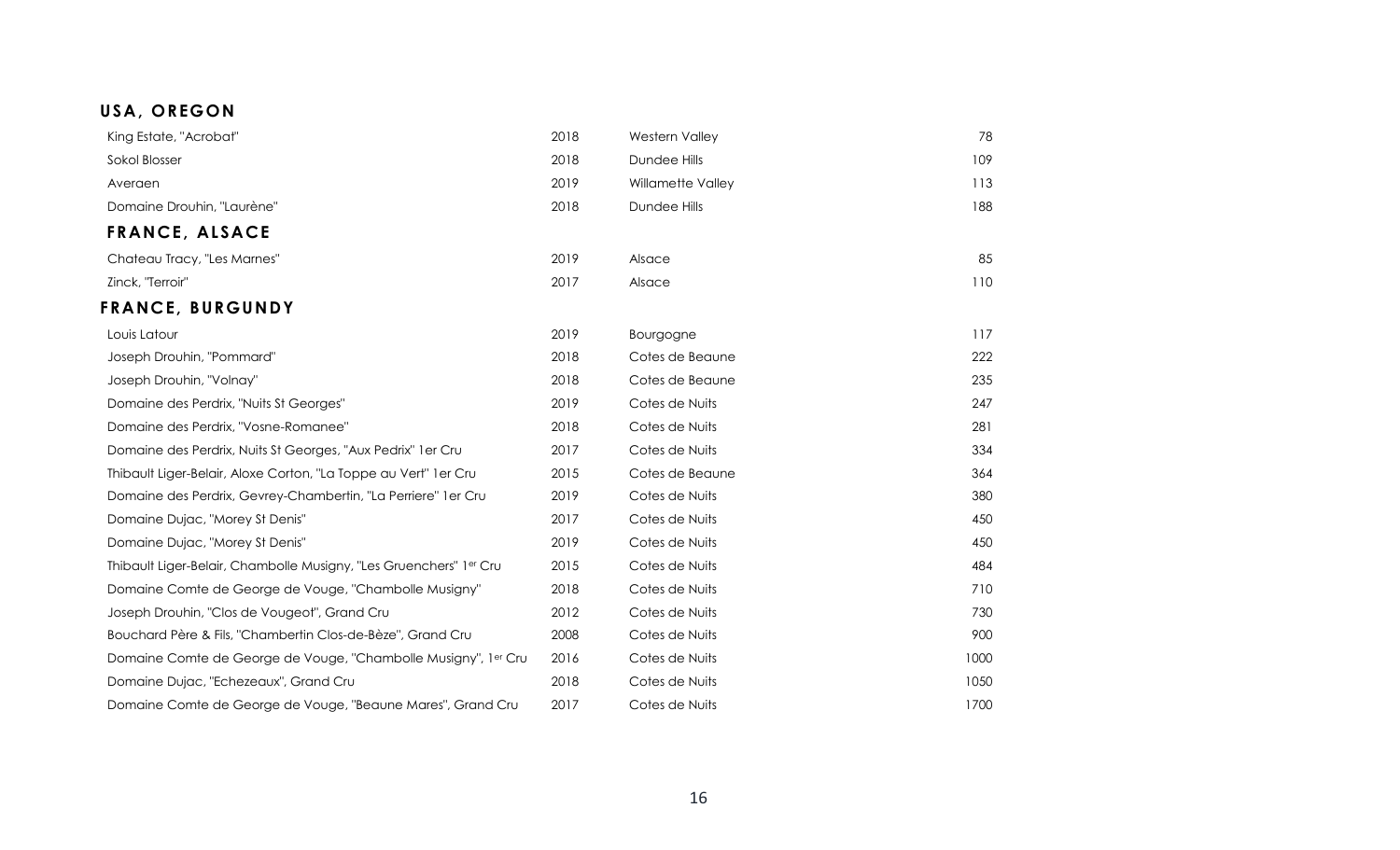### <span id="page-16-0"></span>**MERLOT**

| <b>ITALY</b>                                 |      |                 |      |
|----------------------------------------------|------|-----------------|------|
| Mate, "Mantus"                               | 2017 | Tuscany         | 88   |
| Antinori, Tenuta Guado al Tasso, "Cont' Ugo" | 2018 | Tuscany         | 149  |
| Tua Rita, "Redigaffi"                        | 2011 | Tuscany         | 550  |
| Masseto                                      | 2014 | Tuscany         | 1400 |
| Masseto                                      | 2015 | Tuscany         | 1450 |
| Masseto                                      | 2016 | Tuscany         | 1500 |
| CANADA                                       |      |                 |      |
| <b>Blasted Church</b>                        | 2016 | Okanagan Falls  | 96   |
| Sandhill Small Lots Block C8                 | 2012 | Okanagan Valley | 110  |
| Checkmate, "Silent Bishop"                   | 2014 | Okanagan Valley | 194  |
| Checkmate, "End Game"                        | 2014 | Okanagan Valley | 194  |
| USA, CALIFORNIA                              |      |                 |      |
| Duckhorn, "Decoy"                            | 2018 | Sonoma County   | 116  |
| Merryvale                                    | 2017 | Napa Valley     | 126  |
| Pedestal, "Long Shadows Collection"          | 2017 | Columbia Valley | 182  |
| Emmolo by Wagner Family                      | 2017 | Napa Valley     | 202  |
| Paradigm                                     | 2012 | Napa Valley     | 210  |
| La Jota Vineyard, "Howell Mountain"          | 2016 | Napa Valley     | 290  |
| Pahlmeyer                                    | 2016 | Napa Valley     | 318  |
| Verité, "La Muse"                            | 2018 | Sonoma County   | 967  |

### <span id="page-16-1"></span>**TEMPRANILLO**

#### **USA, CALIFORNA**

Irwin Family Vineyards, "The Bull", (Tempranillo/Malbec) 2018 Sierra Foothills 86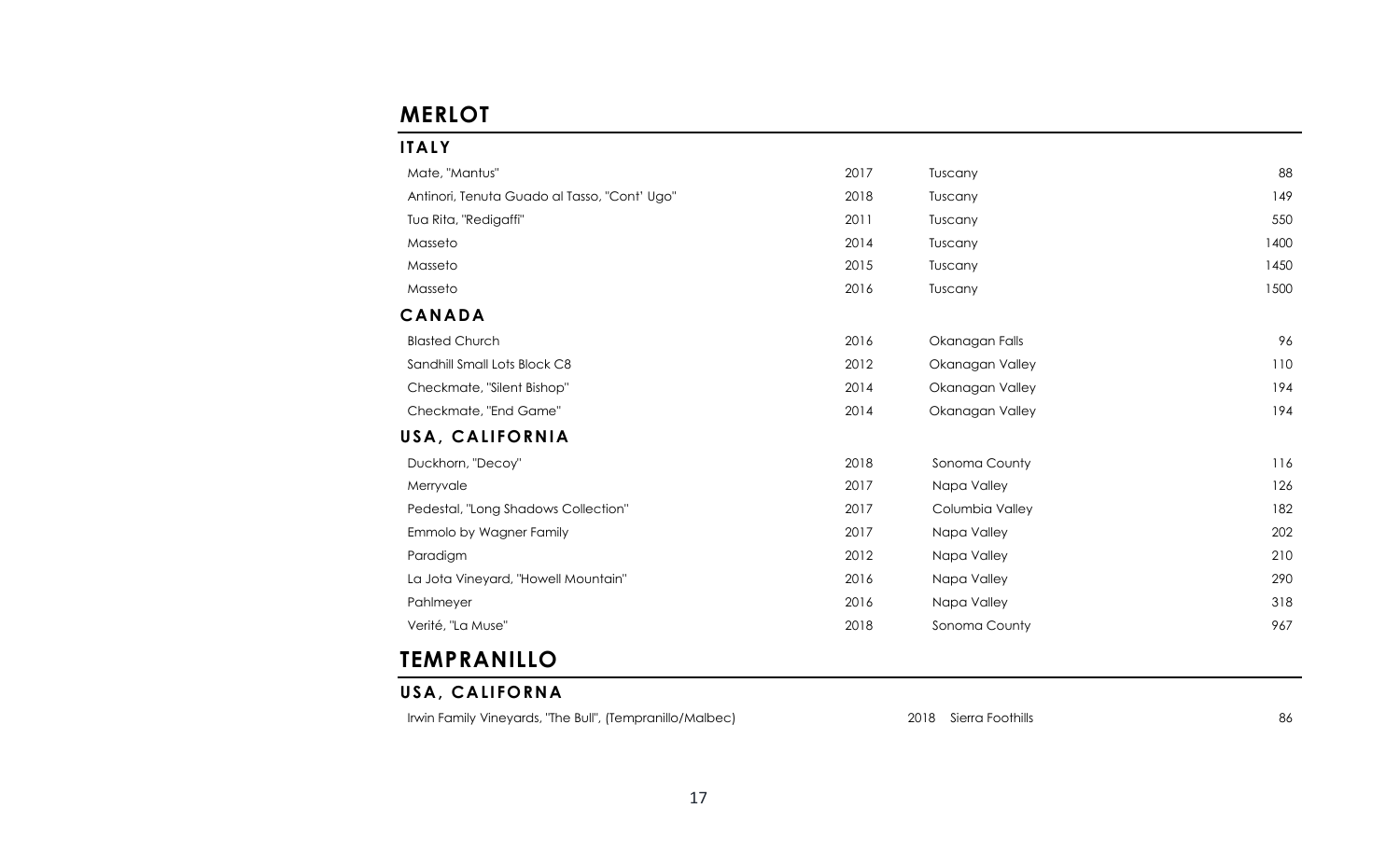#### **SPAIN**

| Marqués de Cáceres Gaudium, "Gran Vino"                | 2014  | Rioja            | 193  |
|--------------------------------------------------------|-------|------------------|------|
| Bodegas Montecillo, "Seleccion Especial", Gran Reserva | 1994. | Rioja            | 228  |
| Dominio de Pingus, "Flor de Pingus"                    | 2015  | Ribera del Duero | 245  |
| Bodega Numanthia, "Numanthia"                          | 2008  | Toro             | 250  |
| Vega Sicilia, "Valbuena"                               | 2016  | Ribera del Duero | 470  |
| Alvaro Palacios, "Quinon de Valmira"                   | 2016  | Rioja            | 828  |
| Vega Sicilia, "Unico"                                  | 2011  | Ribera del Duero | 1280 |
| Vega Sicilia, "Unico Riserva Especial"                 | MV    | Ribera del Duero | 1650 |
| Pingus                                                 | 2017  | Ribera del Duero | 2241 |

### <span id="page-17-0"></span>**ZINFANDEL**

#### **USA, CALIFORNIA**

| Sextant                  |      | 2015 Central Coast    | 68  |
|--------------------------|------|-----------------------|-----|
| St. Francis, "Old Vines" | 2017 | Sonoma County         | 92  |
| Duckhorn, "Decoy"        |      | 2019 Sonoma County    | 92  |
| Ridge, "East Bench"      |      | 2018 Dry Creek Valley | 116 |
| Caymus                   | 2018 | Napa Valley           | 140 |

### <span id="page-17-1"></span>**MALBEC**

| <b>ARGENTINA</b>    |      |              |    |
|---------------------|------|--------------|----|
| Terrazas, "Reserva" |      | 2018 Mendoza | 62 |
| Henry Lagarde       | 2019 | Mendoza      | 65 |

### <span id="page-17-2"></span>**CARMENERE**

#### **CHILE**

Montes, "Purple Angel" 2018 Colchagua Valley 210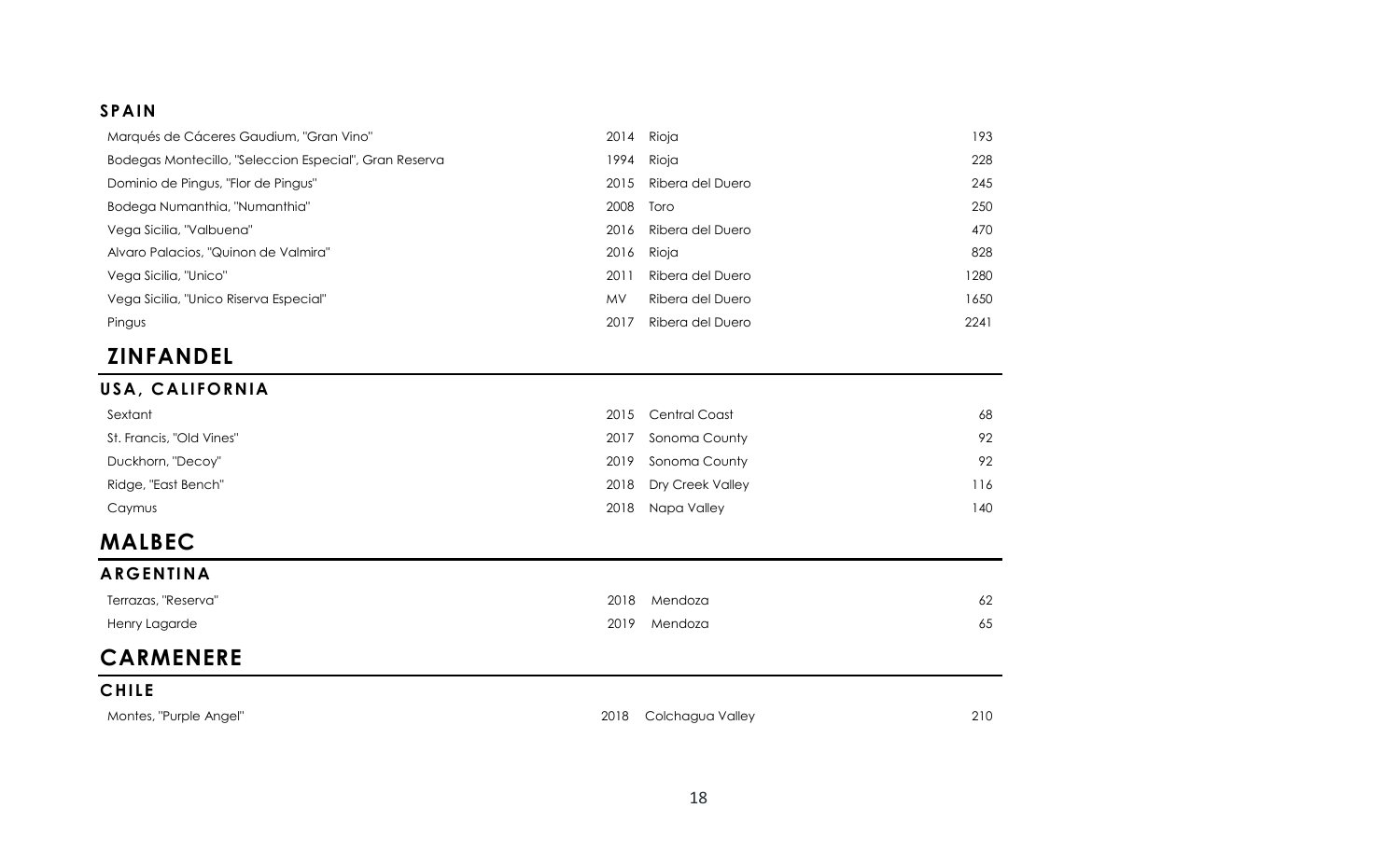### <span id="page-18-0"></span>**CABERNET FRANC**

#### **SOUTH AFRICA**

| Anthonij Rupert                     | <b>2011</b> | Franschhoek       | 184 |
|-------------------------------------|-------------|-------------------|-----|
| USA, CALIFORNIA                     |             |                   |     |
| La Jota Vineyard, "Howell Mountain" | 2017        | Napa Valley       | 211 |
| Jonata el Alma                      | 2013        | Santa Ynez Valley | 429 |
| Verité, "Le Désir"                  | 2018        | Sonoma County     | 967 |

### <span id="page-18-1"></span>**CABERNET SAUVIGNON**

#### **CANADA**

| Kettle Valley, "Barber Vineyard"    | 2015 | Naramata Bench             | 131 |
|-------------------------------------|------|----------------------------|-----|
| <b>Burrowing Owl</b>                | 2018 | <b>Black Sage, Osoyoos</b> | 135 |
| <b>AUSTRALIA</b>                    |      |                            |     |
| Penfolds, "Bin 707"                 | 2012 | South Australia            | 700 |
| Penfolds, "Bin 707"                 | 2004 | South Australia            | 750 |
| <b>CHILE</b>                        |      |                            |     |
| Cono Sur, "20 Barrels"              | 2017 | Valley Del Maipo           | 75  |
| Carmen, "Gold Reserve"              | 2010 | Maipo Valley               | 184 |
| Errazuriz, "Don Maximiano"          | 2015 | Aconcagua Valley           | 197 |
| Errazuriz, "Don Maximiano"          | 2011 | Aconcagua Valley           | 197 |
| Viñedo, "Chadwick"                  | 2006 | Maipo Valley               | 550 |
| <b>SOUTH AFRICA</b>                 |      |                            |     |
| Anthonij Rupert                     | 2014 | Franschhoek                | 198 |
| USA, WASHINGTON                     |      |                            |     |
| Pedestal, "Long Shadows Collection" | 2017 | Columbia Valley            | 182 |
|                                     |      |                            |     |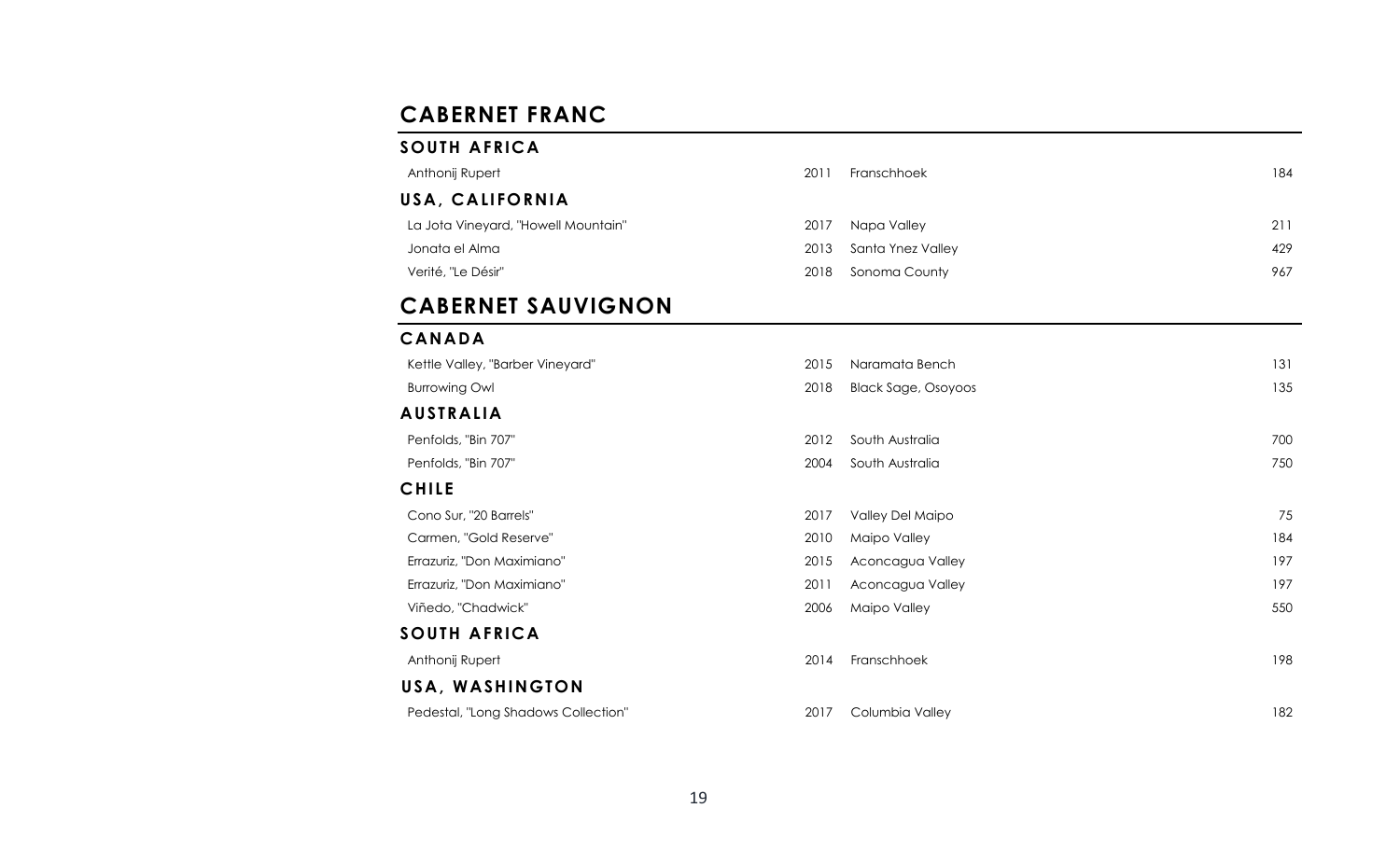#### **USA, CALIFORNIA**

| Kendall-Jackson, "Vintners Reserve"      | 2018 | Napa Valley   | 92  |
|------------------------------------------|------|---------------|-----|
| The Seventy Five Wine Company            | 2019 | Napa Valley   | 92  |
| Benziger                                 | 2018 | Napa Valley   | 80  |
| <b>Beaulieu Vineyard</b>                 | 2017 | Napa Valley   | 113 |
| Duckhorn "Decoy"                         | 2019 | Sonoma County | 121 |
| The Seventy Five Wine Company, "The Sum" | 2019 | Napa Valley   | 124 |
| Merryvale Starmont                       | 2018 | Napa Valley   | 139 |
| St-Supery                                | 2017 | Napa Valley   | 146 |
| Stags' Leap                              | 2017 | Napa Valley   | 159 |
| Sequoia Grove                            | 2018 | Rutherford    | 166 |
| Inglenook, "1882"                        | 2017 | Rutherford    | 176 |
| Chateau St Jean, "Cinq Cépages"          | 2016 | Sonoma County | 208 |
| Stag's Leap Wine Cellar, "Artemis"       | 2016 | Napa Valley   | 224 |
| Caymus                                   | 2019 | Napa Valley   | 234 |
| <b>Heitz Cellars</b>                     | 2016 | Napa Valley   | 240 |
| Joseph Phelps                            | 2018 | Napa Valley   | 244 |
| Groth                                    | 2017 | Napa Valley   | 252 |
| Château Montelena                        | 2018 | Napa Valley   | 261 |
| <b>Cakebread Cellars</b>                 | 2018 | Napa Valley   | 263 |
| Robert Craig, "Mount Veeder"             | 2014 | Napa Valley   | 271 |
| O'Shaughnessy, "Howell Mountain"         | 2018 | Napa Valley   | 276 |
| Signorello                               | 2018 | Napa Valley   | 285 |
| Freemark Abbey                           | 2018 | Napa Valley   | 319 |
| Ehlers Estate, "1886"                    | 2014 | Napa Valley   | 325 |
| Signorello, "Padrone"                    | 2014 | Napa Valley   | 414 |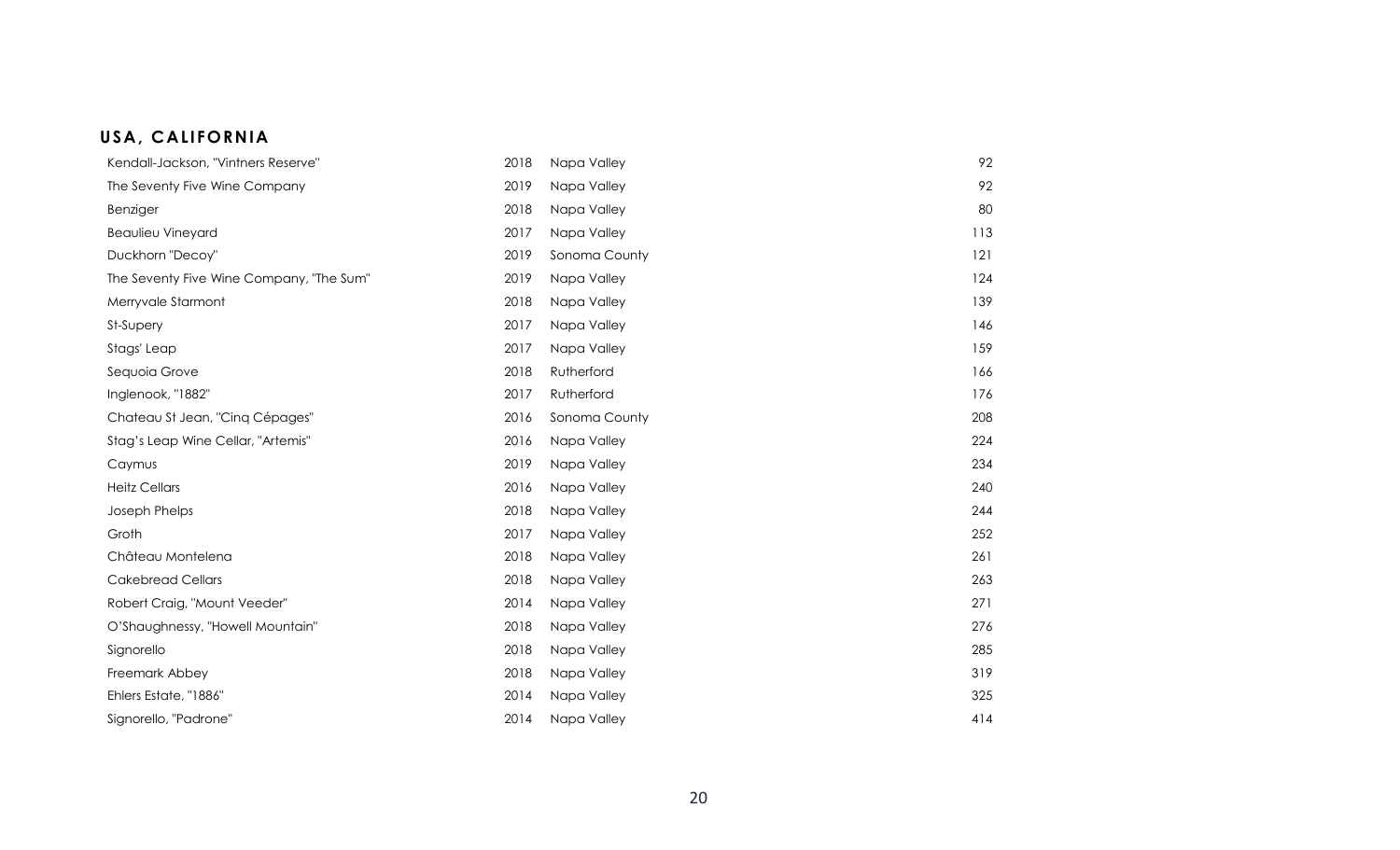| Silver Oak                                 | 2016 | Napa Valley   | 414  |
|--------------------------------------------|------|---------------|------|
| Heitz Cellars, "Trailside"                 | 2014 | Napa Valley   | 420  |
| Groth, "Reserve"                           | 2016 | Napa Valley   | 435  |
| Groth, "Reserve"                           | 2017 | Napa Valley   | 435  |
| Revana Estate                              | 2015 | Napa Valley   | 527  |
| Diamond Creek, "Gravelly Meadow Vineyard"  | 2011 | Napa Valley   | 530  |
| Diamond Creek, "Volcanic Hill Vineyard"    | 2011 | Napa Valley   | 550  |
| Diamond Creek, "Gravelly Meadow Vineyard"  | 2013 | Napa Valley   | 560  |
| Diamond Creek, "Gravelly Meadow Vineyard"  | 2015 | Napa Valley   | 590  |
| Diamond Creek, "Red Rock Terrace Vineyard" | 2015 | Napa Valley   | 600  |
| Diamond Creek, "Volcanic Hill Vineyard"    | 2015 | Napa Valley   | 610  |
| Diamond Creek, "Gravelly Meadow Vineyard"  | 2016 | Napa Valley   | 620  |
| Diamond Creek, "Red Rock Terrace Vineyard" | 2016 | Napa Valley   | 630  |
| Diamond Creek, "Volcanic Hill Vineyard"    | 2016 | Napa Valley   | 640  |
| Joseph Phelps, "Backus"                    | 2014 | Napa Valley   | 695  |
| Shafer, "Hillside Select"                  | 2011 | Napa Valley   | 700  |
| Chapellet, "Pritchard Hill"                | 2016 | Napa Valley   | 772  |
| Dominus, Christian Moueix                  | 2012 | Napa Valley   | 800  |
| Dalla Valle Vineyards                      | 2018 | Napa Valley   | 825  |
| Dominus, Christian Moueix                  | 2014 | Napa Valley   | 826  |
| Verité, "La Joie"                          | 2018 | Sonoma County | 967  |
| Lokoya, "Mount Veeder"                     | 2008 | Napa Valley   | 1150 |
| Lokoya, "Howell Mountain"                  | 2018 | Napa Valley   | 1250 |
| Stag's Leap Wine Cellars Estate, "Cask 23" | 2008 | Napa Valley   | 1260 |
| Stag's Leap Wine Cellars Estate, "Cask 23" | 2000 | Napa Valley   | 1270 |
| Stag's Leap Wine Cellars Estate, "Cask 23" | 2007 | Napa Valley   | 1280 |
| Stag's Leap Wine Cellars Estate, "Cask 23" | 2002 | Napa Valley   | 1300 |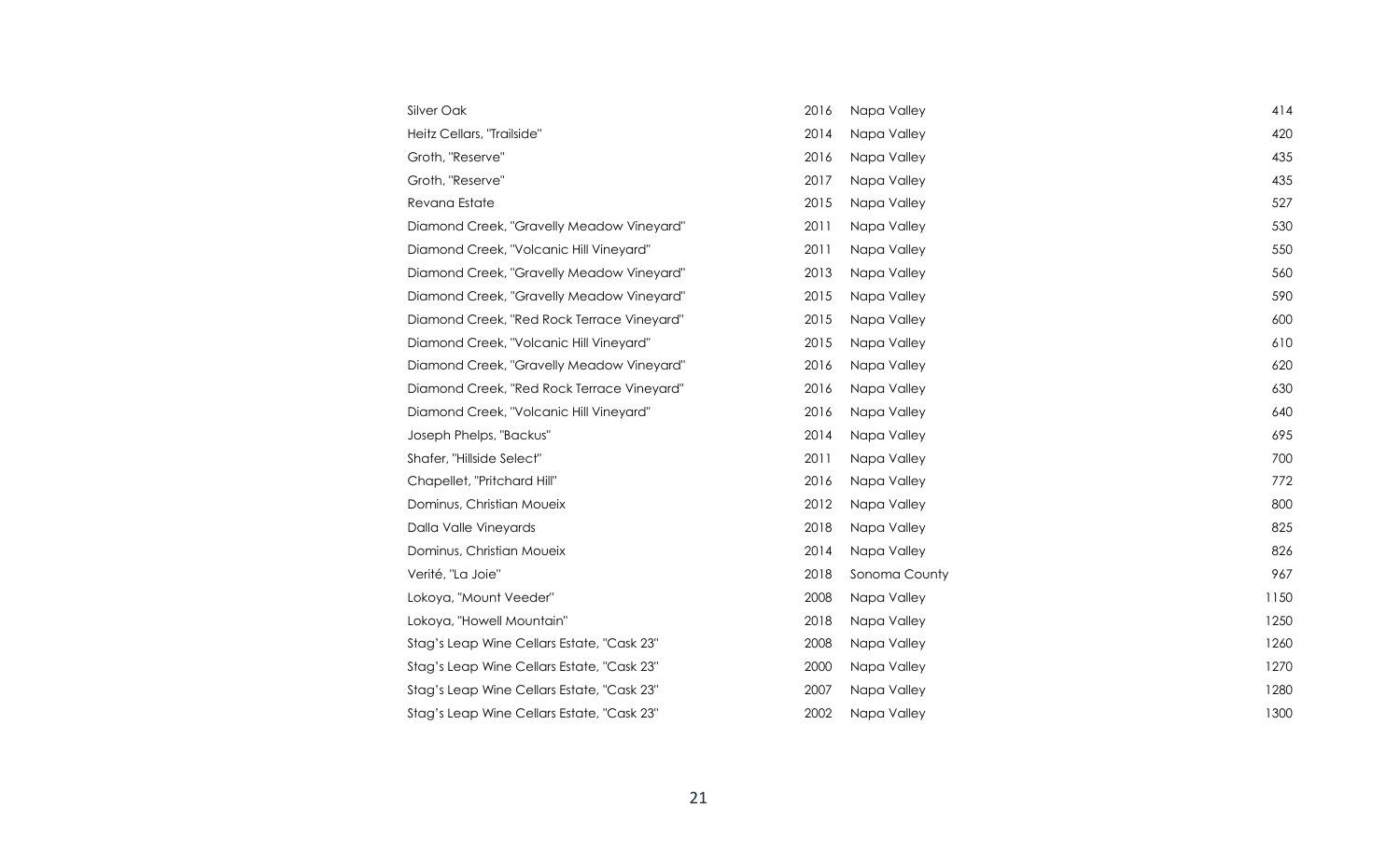#### **USA, CALIFORNIA CONTINUED...**

<span id="page-21-0"></span>

| Stag's Leap Wine Cellars Estate, "Cask 23" | 1998 | Napa Valley | 1320 |
|--------------------------------------------|------|-------------|------|
| Stag's Leap Wine Cellars Estate, "Cask 23" | 2014 | Napa Valley | 1350 |
| Opus One                                   | 2012 | Napa Valley | 1400 |
| Opus One                                   | 2013 | Napa Valley | 1423 |
| Opus One                                   | 2017 | Napa Valley | 1500 |
| Tesseron Estate, "Pym-Rae"                 | 2016 | Napa Valley | 1550 |
| Dalla Valle Vineyards, "Maya"              | 2018 | Napa Valley | 1650 |
| Bond, "Vecina"                             | 2014 | Napa Valley | 1812 |
| Bond, "Vecina"                             | 2016 | Napa Valley | 2172 |
| Bond, "St Eden"                            | 2016 | Napa Valley | 2172 |
| Bond, "Quella"                             | 2016 | Napa Valley | 2172 |
| Bond, "Pluribus"                           | 2016 | Napa Valley | 2172 |
| Bond, "Melbury"                            | 2016 | Napa Valley | 2250 |
| Harlan Estate                              | 2012 | Napa Valley | 2500 |
| Harlan Estate                              | 2013 | Napa Valley | 3100 |
| Screaming Eagle, "The Flight"              | 2018 | Napa Valley | 3720 |
| Screaming Eagle                            | 2014 | Napa Valley | 6200 |
| Screaming Eagle                            | 2016 | Napa Valley | 8200 |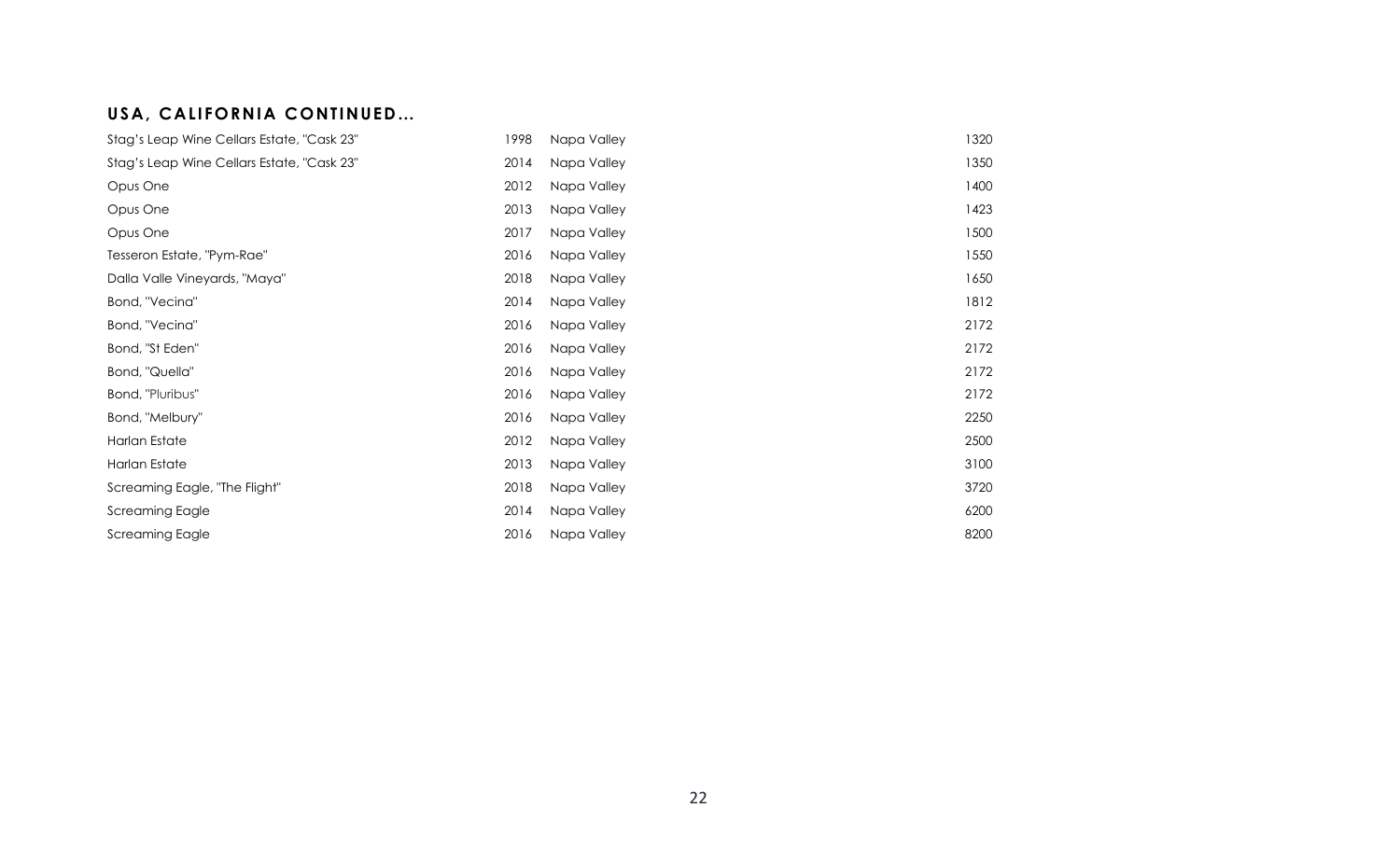### **MERITAGE**

#### **CANADA**

| Osoyoos Larose, "Pétales D'Osoyoos"  | 2016 | Oliver             | 103 |
|--------------------------------------|------|--------------------|-----|
| Laughing Stock, "Blind Trust"        | 2018 | Naramata Bench     | 110 |
| Kettle Valley, "Old Main Red"        | 2013 | Naramata Bench     | 133 |
| <b>Burrowing Owl</b>                 | 2017 | Okanagan Valley    | 142 |
| Osoyoos Larose, "Le Grand Vin"       | 2017 | Oliver             | 143 |
| Noble Ridge, "Reserve"               | 2015 | Okanagan Valley    | 144 |
| Culmina, "Hypothesis"                | 2014 | Golden Mile Bench  | 160 |
| Macintyre, "Ardua"                   | 2013 | Naramata Bench     | 225 |
| UNITED STATES                        |      |                    |     |
| Andrew Will, "Champoux Vineyard"     | 2009 | Walla Walla Valley | 175 |
| Pirouette, "Long Shadows Collection" | 2017 | Columbia Valley    | 182 |
| Hyde De Villaine, "Belle Cousine"    | 2013 | Napa Valley        | 193 |
| Andrew Will, "Ciel du Cheval"        | 2007 | Walla Walla Valley | 197 |
| <b>Black Bird, "Contrarian"</b>      | 2016 | Napa Valley        | 218 |
| <b>Black Bird, "Illustration"</b>    | 2016 | Napa Valley        | 218 |
| Andrew Will, "Sorella"               | 2007 | Walla Walla Valley | 242 |
| Andrew Will, "Sorella"               | 2009 | Walla Walla Valley | 245 |
| Andrew Will, "Sorella"               | 2011 | Walla Walla Valley | 245 |
| Quilceda Creek, "CVR"                | 2012 | Columbia Valley    | 244 |
| Orin Swift, Papillon                 | 2017 | Napa Valley        | 251 |
| Merryvale, "Profile"                 | 2011 | Napa Valley        | 520 |
| Merryvale, "Profile"                 | 2010 | Napa Valley        | 545 |
| Merryvale, "Profile"                 | 2009 | Napa Valley        | 550 |
| Merryvale, "Profile"                 | 2012 | Napa Valley        | 580 |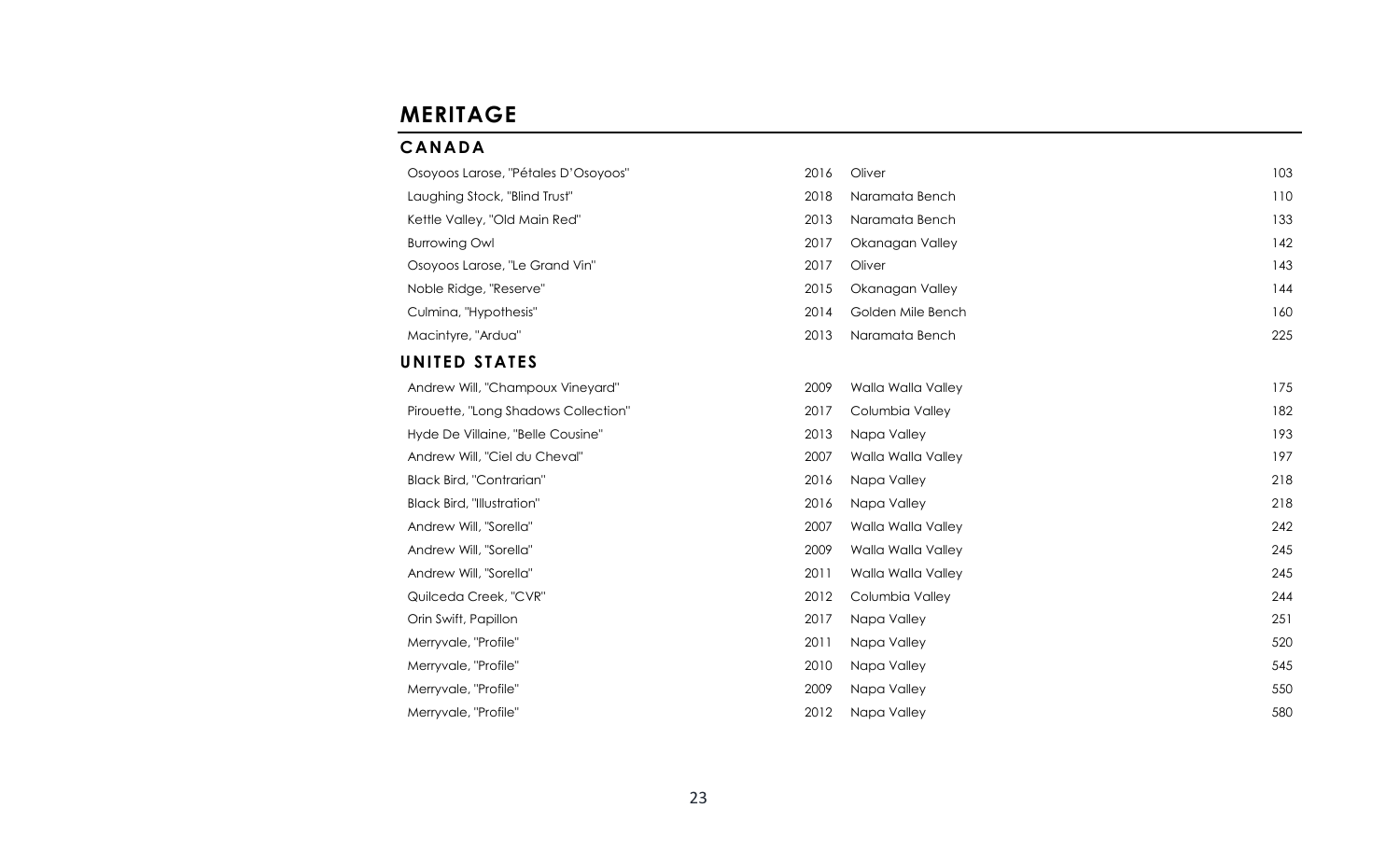| 2012<br>650<br>Ridge, "Montebello"<br>Napa Valley<br>2018<br>Ridge, "Montebello"<br>Napa Valley<br>650<br>Joseph Phelps, "Insignia"<br>2010<br>850<br>Napa Valley<br>875<br>2011<br>Joseph Phelps, "Insignia"<br>Napa Valley<br>2012<br>880<br>Joseph Phelps, "Insignia"<br>Napa Valley<br>2015<br>900<br>Joseph Phelps, "Insignia"<br>Napa Valley<br>Merryvale, "Profile"<br>2008<br>784<br>Napa Valley<br>Abreu, "Las Posadas"<br>1350<br>2011<br>Napa Valley<br>Abreu, "Madrona Ranch"<br>2010<br>1450<br>Napa Valley<br><b>OTHER REGIONS</b> | 590 |
|--------------------------------------------------------------------------------------------------------------------------------------------------------------------------------------------------------------------------------------------------------------------------------------------------------------------------------------------------------------------------------------------------------------------------------------------------------------------------------------------------------------------------------------------------|-----|
|                                                                                                                                                                                                                                                                                                                                                                                                                                                                                                                                                  |     |
|                                                                                                                                                                                                                                                                                                                                                                                                                                                                                                                                                  |     |
|                                                                                                                                                                                                                                                                                                                                                                                                                                                                                                                                                  |     |
|                                                                                                                                                                                                                                                                                                                                                                                                                                                                                                                                                  |     |
|                                                                                                                                                                                                                                                                                                                                                                                                                                                                                                                                                  |     |
|                                                                                                                                                                                                                                                                                                                                                                                                                                                                                                                                                  |     |
|                                                                                                                                                                                                                                                                                                                                                                                                                                                                                                                                                  |     |
|                                                                                                                                                                                                                                                                                                                                                                                                                                                                                                                                                  |     |
|                                                                                                                                                                                                                                                                                                                                                                                                                                                                                                                                                  |     |
|                                                                                                                                                                                                                                                                                                                                                                                                                                                                                                                                                  |     |
| 221<br>Montes Alpha, "M"<br>2017<br>Colchagua Valley, Chile                                                                                                                                                                                                                                                                                                                                                                                                                                                                                      |     |
| 2008<br>230<br>Maculan, "Fratta"<br>Veneto, Italy                                                                                                                                                                                                                                                                                                                                                                                                                                                                                                |     |
| <b>SUPER TUSCAN</b>                                                                                                                                                                                                                                                                                                                                                                                                                                                                                                                              |     |

<span id="page-23-0"></span>

| <b>ITALY</b>                           |      |         |     |
|----------------------------------------|------|---------|-----|
| Querciabella, "Mongrana"               | 2018 | Tuscany | 95  |
| Castello di Querceto, "Cignale"        | 2016 | Tuscany | 189 |
| Antinori, "Tignanello"                 | 2017 | Tuscany | 260 |
| Tolaini, "Picconero"                   | 2016 | Tuscany | 260 |
| Castello di Fonterutoli, "Siepi"       | 2010 | Tuscany | 265 |
| Castello di Fonterutoli, "Siepi"       | 2007 | Tuscany | 278 |
| Castello dei Rampolla, "Vigna d'Alceo" | 2011 | Tuscany | 355 |
| Ornellaia                              | 2017 | Tuscany | 501 |
| Sassicaia                              | 2014 | Tuscany | 600 |
| Sassicaia                              | 2015 | Tuscany | 650 |
| Solaia                                 | 2017 | Tuscany | 675 |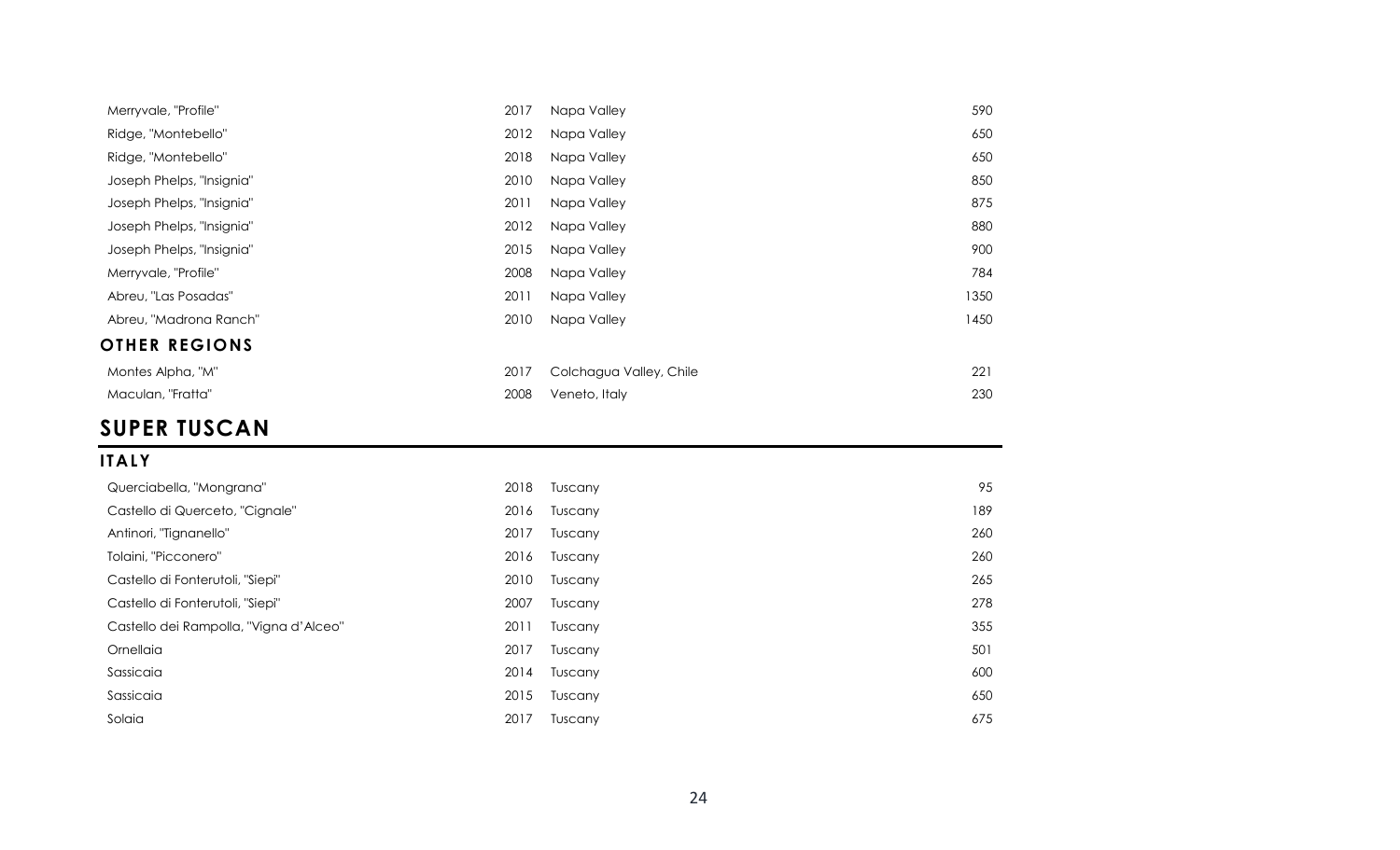### <span id="page-24-0"></span>**BORDEAUX, FRANCE**

#### **HAUT -MEDOC, BORDEAUX**

| Château Larose Perganson                         | 2015 | Haut-Médoc | 174  |
|--------------------------------------------------|------|------------|------|
| Château La Lagune, 3ieme Cru                     | 2009 | Haut-Médoc | 312  |
| <b>PAUILLAC, BORDEAUX</b>                        |      |            |      |
| Château Clerc Milon                              | 2014 | Pauillac   | 254  |
| Château Lynch-Bages, 5ieme Cru                   | 2014 | Pauillac   | 520  |
| Château Lynch-Bages, 5ieme Cru                   | 2012 | Pauillac   | 576  |
| Château Lynch-Bages, 5ieme Cru                   | 2010 | Pauillac   | 750  |
| Château Pichon Baron, 2ieme Cru                  | 2010 | Pauillac   | 825  |
| Château Lafite Rothschild, "Carruades de Lafite" | 2017 | Pauillac   | 825  |
| Château Pontet Canet, 5ieme Cru                  | 2010 | Pauillac   | 1200 |
| Château Mouton Rothschild, Premier Cru           | 2012 | Pauillac   | 1550 |
| Château Mouton Rothschild, Premier Cru           | 2013 | Pauillac   | 1600 |
| Château Mouton Rothschild, Premier Cru           | 2014 | Pauillac   | 1850 |
| Château Latour, Premier Cru                      | 2007 | Pauillac   | 1860 |
| Château Latour, Premier Cru                      | 2011 | Pauillac   | 2160 |
| Château Mouton Rothschild, Premier Cru           | 2011 | Pauillac   | 2300 |
| Château Mouton Rothschild, Premier Cru           | 2015 | Pauillac   | 2700 |
| Château Lafite Rothschild, Premier Cru           | 2007 | Pauillac   | 2820 |
| Château Lafite Rothschild, Premier Cru           | 2002 | Pauillac   | 2955 |
| Château Lafite Rothschild, Premier Cru           | 1999 | Pauillac   | 3920 |
| Château Latour, Premier Cru                      | 1999 | Pauillac   | 3920 |
| Château Latour, Premier Cru                      | 2003 | Pauillac   | 4200 |
| Château Mouton Rothschild, Premier Cru           | 2009 | Pauillac   | 4200 |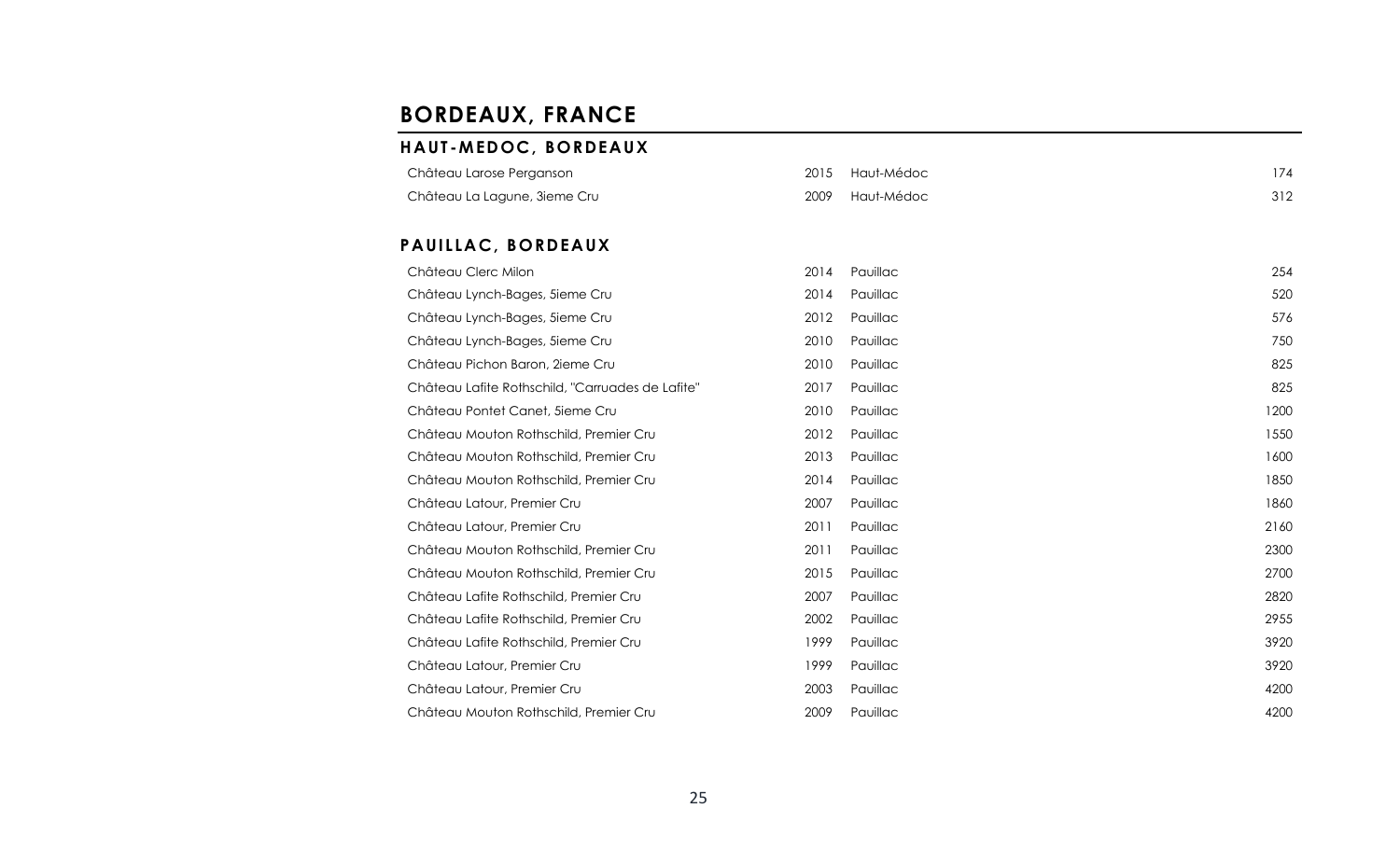### **SAINT - ESTÈPHE, BORDEAUX**

| Saint-Estèphe | 242  |
|---------------|------|
| Saint-Estèphe | 480  |
| Saint-Estèphe | 1100 |
|               |      |
|               |      |
| Margaux       | 228  |
| Margaux       | 273  |
| Margaux       | 328  |
| Margaux       | 335  |
| Margaux       | 414  |
| Margaux       | 450  |
| Margaux       | 913  |
| Margaux       | 975  |
| Margaux       | 1020 |
| Margaux       | 1221 |
| Margaux       | 1470 |
| Margaux       | 1477 |
| Margaux       | 1518 |
| Margaux       | 1600 |
| Margaux       | 1650 |
| Margaux       | 1850 |
|               |      |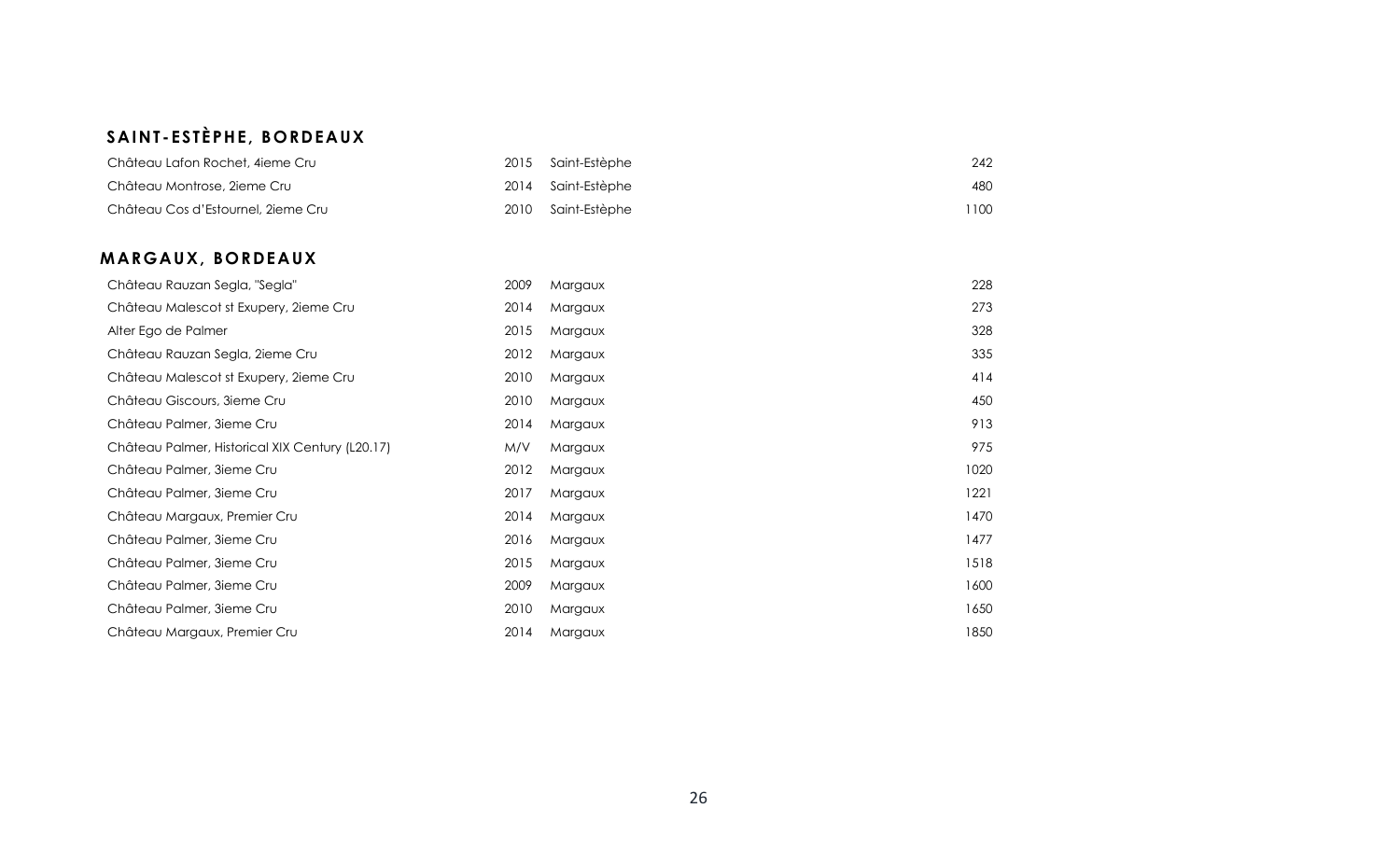#### **SAINT -JULIEN, BORDEAUX**

| Château Talbot, 4ieme Cru             | 2014 | Saint-Julien | 228  |
|---------------------------------------|------|--------------|------|
| Château Gruaud-Larose, 2ieme Cru      | 2014 | Saint-Julien | 255  |
| Château Saint Pierre, 4ieme Cru       | 2015 | Saint-Julien | 285  |
| Château Gruaud-Larose, 2ieme Cru      | 2015 | Saint-Julien | 330  |
| Château de Beychevelle, 4ieme Cru     | 2012 | Saint-Julien | 343  |
| Château Clos Du Marquis, Grand Vin    | 2015 | Saint-Julien | 345  |
| Château de Beychevelle, 4 ieme Cru    | 2015 | Saint-Julien | 348  |
| Château Léoville Poyferre, 2ieme Cru  | 1997 | Saint-Julien | 570  |
| Château Léoville Las Cases, 2ieme Cru | 2010 | Saint-Julien | 837  |
| Château Gruaud-Larose, 2ieme Cru      | 1964 | Saint-Julien | 875  |
| Château Léoville Las Cases, 2ieme Cru | 2009 | Saint-Julien | 1270 |

### **PESSAC- LÉOGNAN, BORDEAUX**

| Château de Fieuzal, Cru Classé         | 2015 | Pessac-Léognan | 240  |
|----------------------------------------|------|----------------|------|
| Château Domaine de Chevalier           | 2014 | Pessac-Léognan | 258  |
| Château Smith Haut Lafitte, Cru Classé | 2011 | Pessac-Léognan | 278  |
| Château Smith Haut Lafitte, Cru Classé | 2014 | Pessac-Léognan | 315  |
| Château Pape Clemant                   | 2015 | Pessac-Léognan | 414  |
| Château Haut Bailly                    | 2010 | Pessac-Léognan | 425  |
| Château Pape Clemant                   | 2016 | Pessac-Léognan | 475  |
| Château Smith Haut Lafitte, Cru Classé | 2016 | Pessac-Léognan | 495  |
| Château Clarence de Haut-Brion         | 2009 | Pessac-Léognan | 826  |
| Château Haut-Brion, Premier Cru        | 2014 | Pessac-Léognan | 1470 |
| Château Haut-Brion, Premier Cru        | 1976 | Pessac-Léognan | 1500 |
| Château Haut-Brion, Premier Cru        | 1988 | Pessac-Léognan | 1600 |
| Château Haut-Brion, Premier Cru        | 2016 | Pessac-Léognan | 1800 |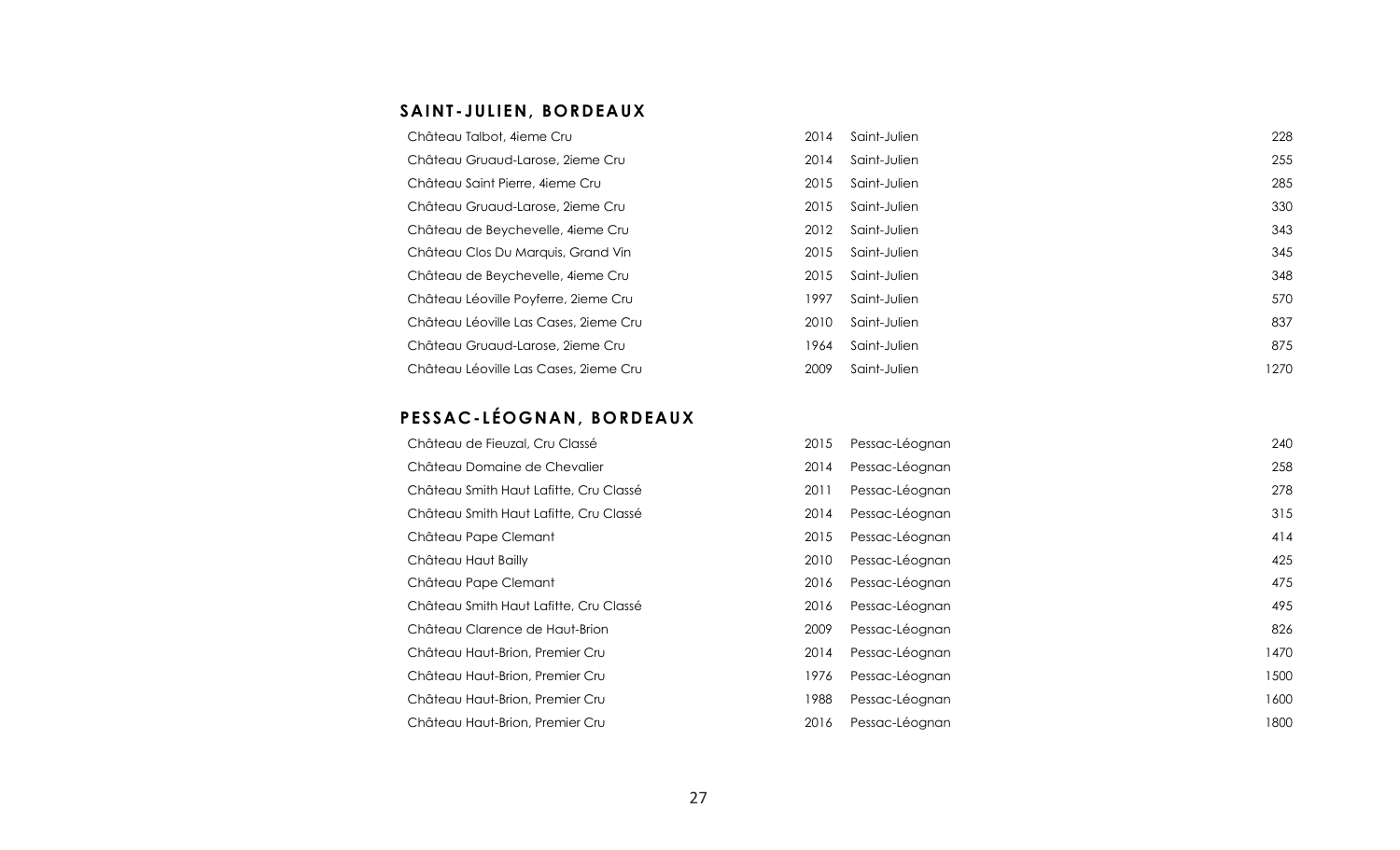| Château Haut-Brion, Premier Cru           | '995 | Pessac-Léognan | 2700 |
|-------------------------------------------|------|----------------|------|
| Château La Mission Haut-Brion, Cru Classé | 2009 | Pessac-Léognan | 3100 |
| Château Haut-Brion, Premier Cru           | 2010 | Pessac-Léognan | 3600 |
| Château Haut-Brion, Premier Cru           | 2005 | Pessac-Léognan | 4200 |

#### **SAINT -EMILION, BORDEAUX**

| Château Lassegue, "Lassegue", Grand Cru          | 2015 | Saint-Emilion | 215  |
|--------------------------------------------------|------|---------------|------|
| Château Lassegue, "Lassegue", Grand Cru          | 2017 | Saint-Emilion | 220  |
| Château Château Larcis-Ducasse                   | 2014 | Saint-Emilion | 270  |
| Château Château Larcis-Ducasse                   | 2015 | Saint-Emilion | 315  |
| Château Canon, 1er Grand Cru Classé B            | 2011 | Saint-Emilion | 400  |
| Château Canon, 1er Grand Cru Classé B            | 2010 | Saint-Emilion | 586  |
| Château Troplong Mondot, 1 er Grand Cru Classé B | 2010 | Saint-Emilion | 597  |
| Château Valandraud, Grand Cru Classé             | 2015 | Saint-Emilion | 608  |
| Château Ausone, "Chapelle d'Ausone"              | 2016 | Saint-Emilion | 764  |
| Château Tertre Roteboeuf                         | 1989 | Saint-Emilion | 850  |
| Château Angelus, 1 er Grand Cru Classé B         | 2014 | Saint-Emilion | 900  |
| Château Pavie, 1 er Grand Cru Classé B           | 2009 | Saint-Emilion | 1210 |
| Château La Mondotte, Grand Cru Classé            | 2000 | Saint-Emilion | 1250 |
| Château Cheval Blanc, 1er Grand Cru Classé A     | 2001 | Saint-Emilion | 1350 |
| Château Cheval Blanc, 1 er Grand Cru Classé A    | 2014 | Saint-Emilion | 1750 |
| Château Cheval Blanc, 1er Grand Cru Classé A     | 2010 | Saint-Emilion | 3850 |
| Château Cheval Blanc, 1er Grand Cru Classé A     | 1961 | Saint-Emilion | 8500 |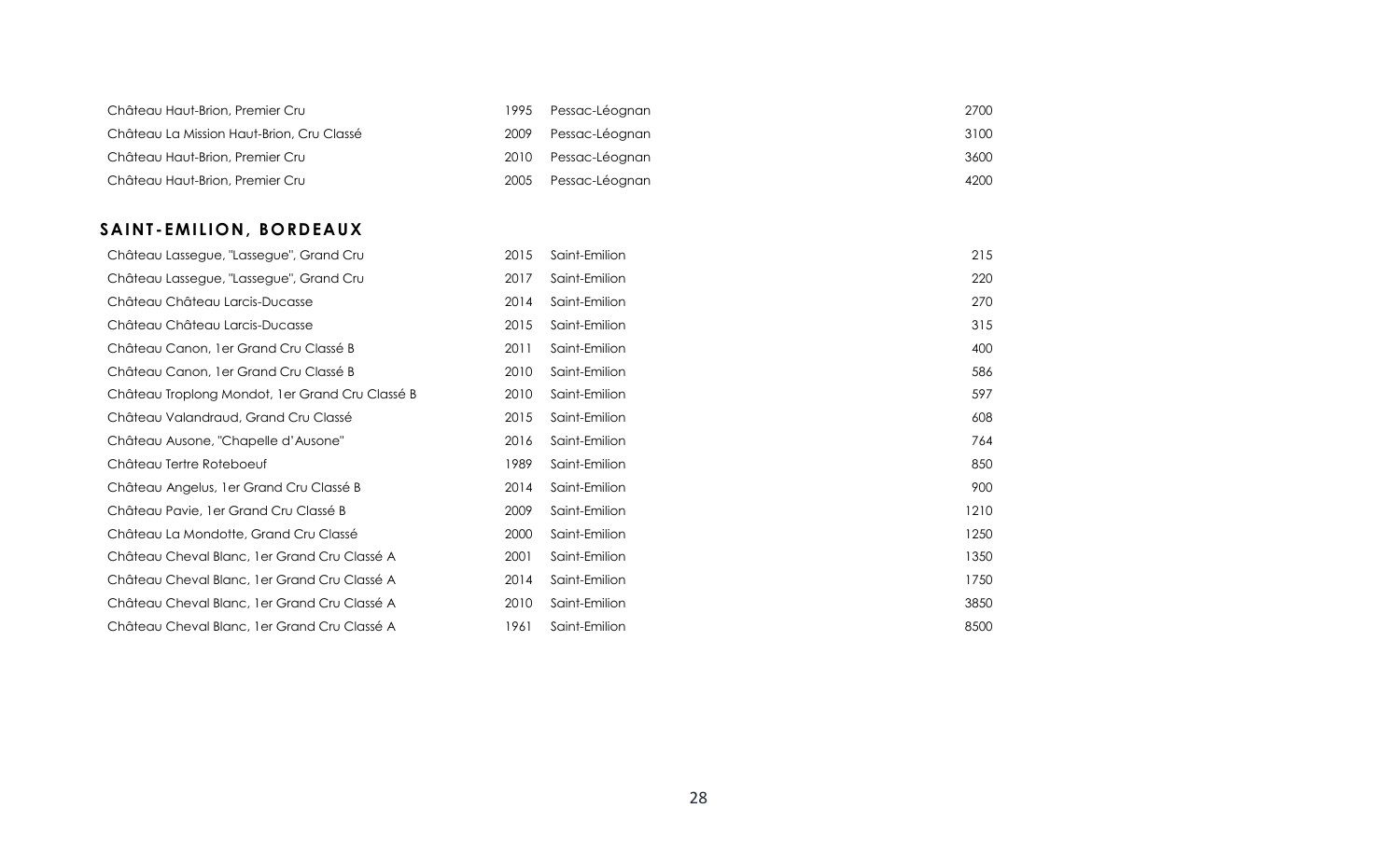#### **POMEROL, BORDEAUX**

| 2018 | Pomerol | 214                |
|------|---------|--------------------|
| 2014 |         | 270                |
| 2015 | Pomerol | 328                |
| 2015 | Pomerol | 360                |
| 2011 | Pomerol | 392                |
| 2015 |         | 415                |
| 2011 | Pomerol | 487                |
| 2002 | Pomerol | 506                |
| 2003 | Pomerol | 534                |
| 2005 | Pomerol | 755                |
| 2009 | Pomerol | 1150               |
| 2009 | Pomerol | 1150               |
| 2010 | Pomerol | 1160               |
| 2009 | Pomerol | 1180               |
| 2010 | Pomerol | 1200               |
|      |         | Pomerol<br>Pomerol |

#### **FRONSAC, LISTRAC BORDEAUX**

| Château La Dauphine | 2011 | Fronsac | 133 |
|---------------------|------|---------|-----|
| Château Fontenil    | 2011 | Fronsac | 166 |
| Château Fontenil    | 2010 | Fronsac | 170 |
| Château Fontenil    | 2009 | Fronsac | 180 |

#### **LALANDE DE POMEROL, BORDEAUX**

| Château Perron | 2012 | Lalande-de-Pomerol | 100 |
|----------------|------|--------------------|-----|
|                |      |                    |     |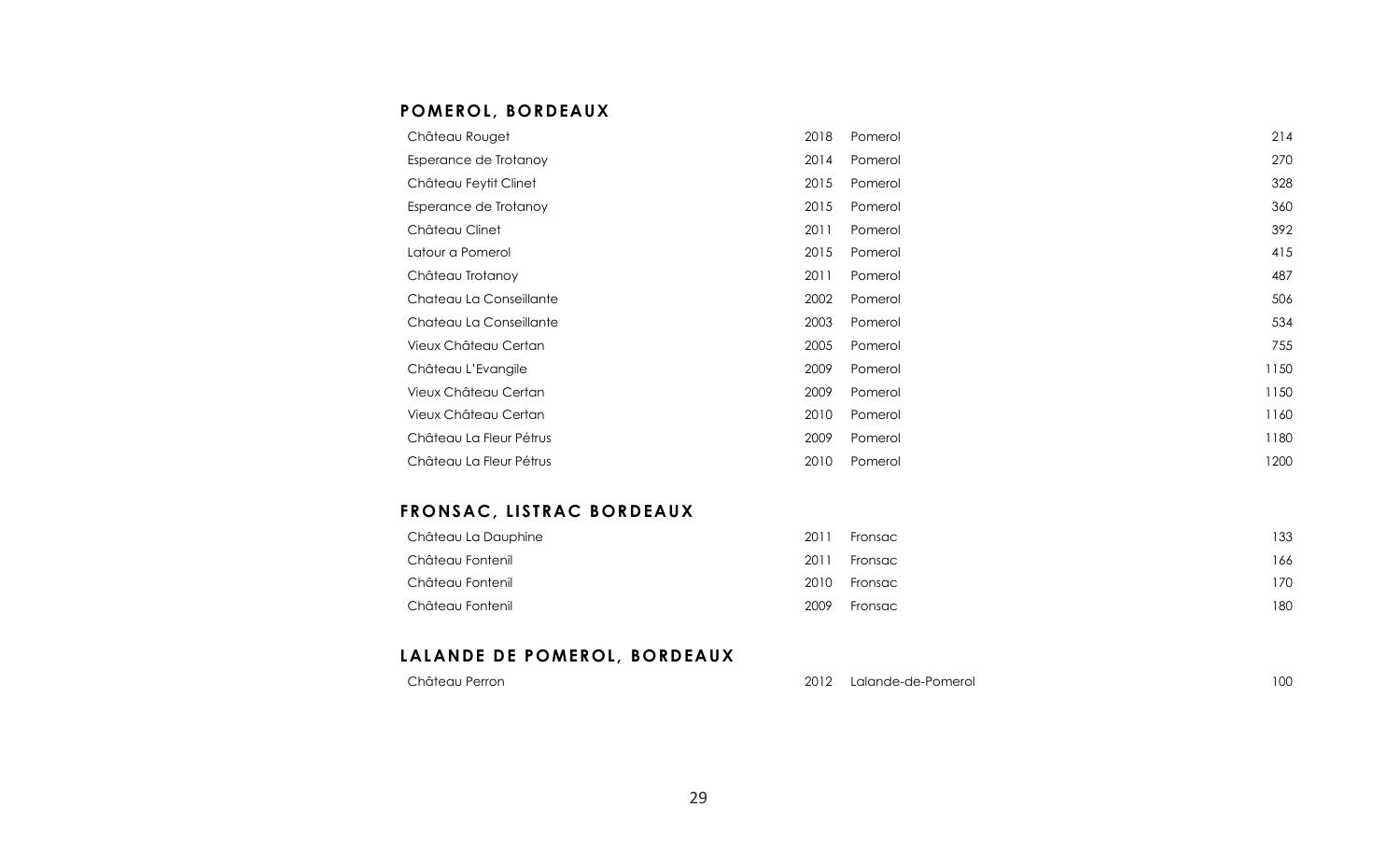### <span id="page-29-0"></span>**SHIRAZ/SYRAH**

| <b>CANADA</b>                     |      |                    |      |
|-----------------------------------|------|--------------------|------|
| Mission Hill, "Reserve"           | 2018 | Kelowna            | 76   |
| <b>Blasted Church</b>             | 2017 | Okanagan Falls     | 85   |
| <b>Black Hills Estate</b>         | 2018 | Okanagan Valley    | 119  |
| <b>USA</b>                        |      |                    |      |
| Trust                             | 2014 | Walla Walla Valley | 120  |
| Sequel, "Long Shadows Collection" | 2017 | Columbia Valley    | 182  |
| La Sirena                         | 2004 | Napa Valley        | 185  |
| Domaine Serene, "Grand Cheval"    | 2012 | Oregon             | 250  |
| <b>AUSTRALIA</b>                  |      |                    |      |
| Thomas Goss                       | 2017 | Mclaren Vale       | 86   |
| Penfolds, "St Henri"              | 2014 | South Australia    | 213  |
| Penfolds, "St Henri"              | 2015 | South Australia    | 230  |
| Penfolds, "Magill Estate"         | 2011 | South Australia    | 300  |
| Penfolds, "RWT"                   | 2012 | South Australia    | 320  |
| Penfolds, "RWT"                   | 2011 | South Australia    | 320  |
| Penfolds, "Grange"                | 2014 | South Australia    | 1150 |
| Penfolds, "Grange"                | 2013 | South Australia    | 1200 |
| Penfolds, "Grange"                | 2012 | South Australia    | 1300 |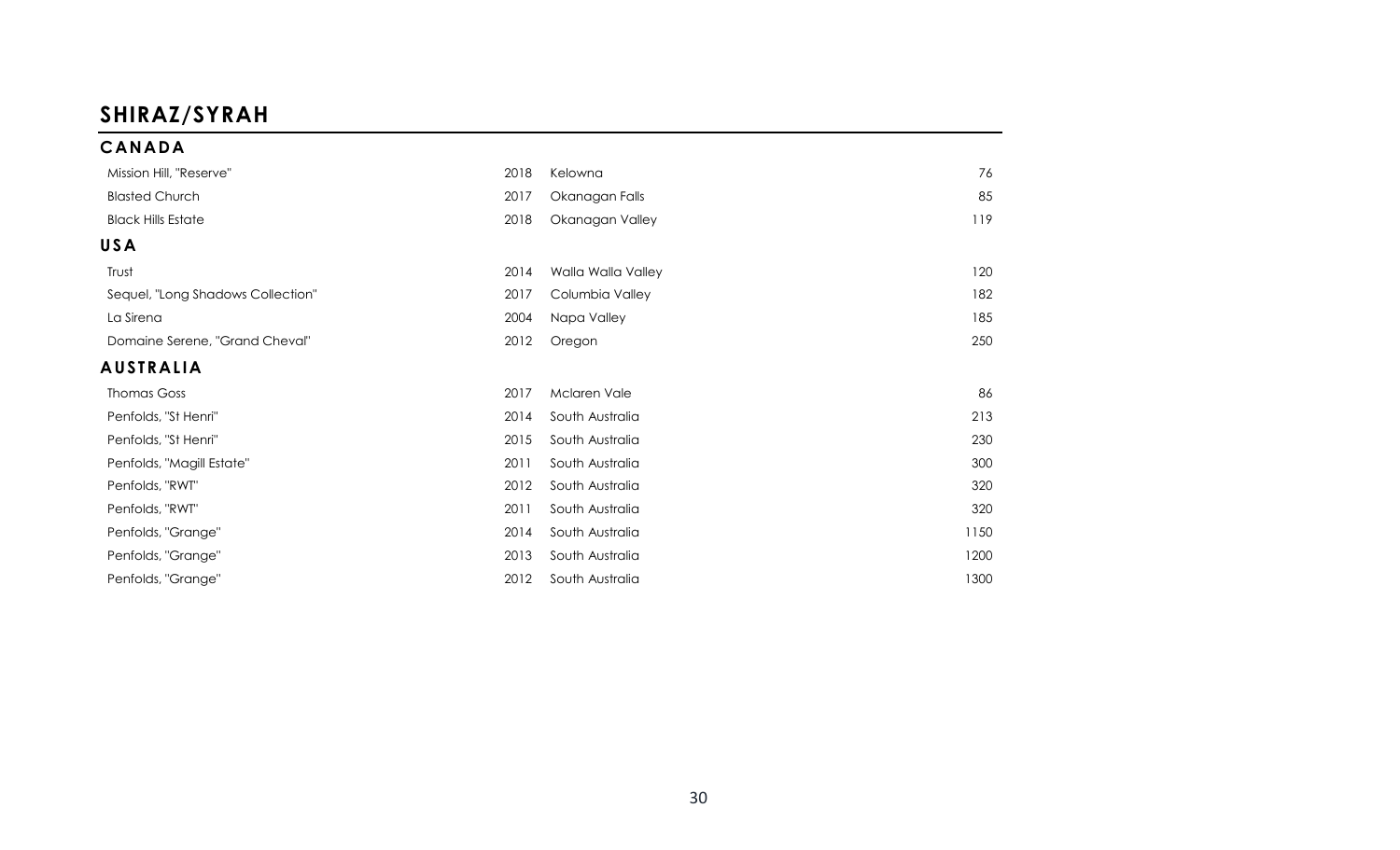<span id="page-30-0"></span>

| <b>CUILE</b>                        |      |                  |      |
|-------------------------------------|------|------------------|------|
| Montes Alpha                        | 2017 | Colchagua Valley | 75   |
| Montes Folly                        | 2017 | Colchagua Valley | 225  |
| <b>FRANCE</b>                       |      |                  |      |
| Paul Jaboulet Aine, "Les Jalets"    | 2016 | Crozes-Hermitage | 101  |
| Michel Chapoutier, "La Mordorée"    | 2000 | Côte Rôtie       | 410  |
| Michel Chapoutier, "L'Ermite"       | 1999 | Ermitage         | 460  |
| Michel Chapoutier, "Le Méal"        | 1996 | Ermitage         | 550  |
| Michel Chapoutier, "Le Pavillon"    | 2001 | Ermitage         | 565  |
| Michel Chapoutier, "Le Méal"        | 2000 | Ermitage         | 600  |
| Michel Chapoutier, "Le Pavillon"    | 2000 | Ermitage         | 600  |
| Michel Chapoutier, "Le Pavillon"    | 1997 | Ermitage         | 625  |
| Michel Chapoutier, "L'Ermite"       | 1997 | Ermitage         | 625  |
| Michel Chapoutier, "Le Méal"        | 1998 | Ermitage         | 675  |
| Paul Jaboulet Ainé, "La Chapelle"   | 2018 | Hermitage        | 725  |
| Paul Jaboulet Ainé, "La Chapelle"   | 1983 | Hermitage        | 750  |
| Michel Chapoutier, "L'Ermite"       | 2000 | Ermitage         | 750  |
| Michel Chapoutier, "Le Pavillon"    | 1998 | Ermitage         | 775  |
| Michel Chapoutier, "L'Ermite"       | 1998 | Ermitage         | 875  |
| E. Guigal Côte-Rôtie, "La Turque"   | 2012 | Côte Rôtie       | 945  |
| E. Guigal Côte-Rôtie, "La Landonne" | 2012 | Côte Rôtie       | 995  |
| E. Guigal Côte-Rôtie, "La Mouline"  | 2004 | Côte Rôtie       | 1200 |

#### **CHILE**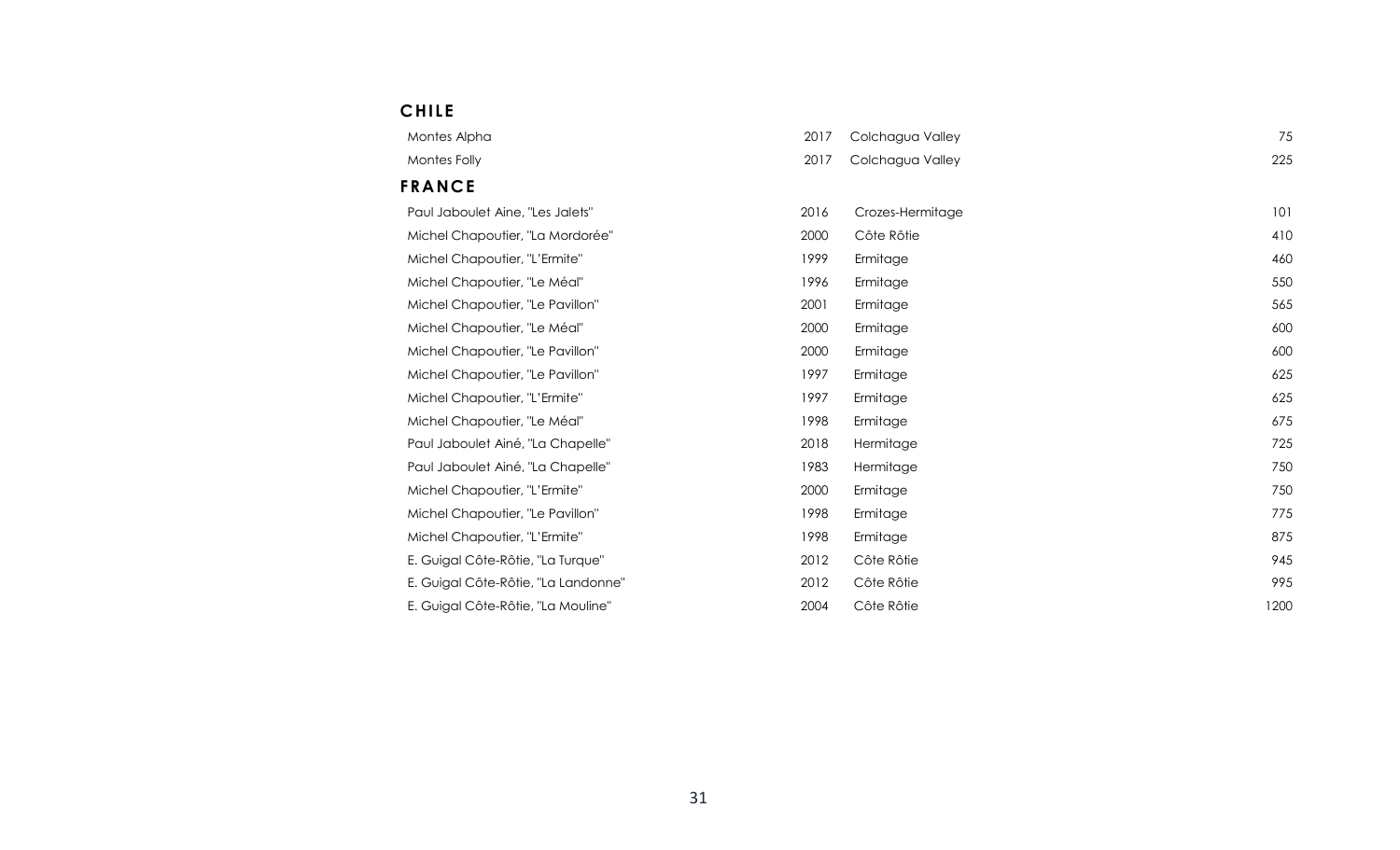## **GRENACHE, SYRAH & MOURVÈDRE BLENDS**

#### **FRANCE**

| Gérard Bertrand, "Corbières"                           | 2017 | Languedoc-Roussillon | 58  |
|--------------------------------------------------------|------|----------------------|-----|
| La Ferme du Mont, "Première Côte"                      | 2018 | Côtes Du Rhône       | 69  |
| La Ferme du Mont, "Côtes Jugunda"                      | 2017 | Gigondas             | 113 |
| Château de la Gardine                                  | 2017 | Châteauneuf-du-Pape  | 152 |
| La Ferme du Mont, "Vendange"                           | 2018 | Châteauneuf-du-Pape  | 164 |
| Château de Saint Cosme                                 | 2016 | Châteauneuf-du-Pape  | 192 |
| Château de Beaucastel                                  | 2018 | Châteauneuf-du-Pape  | 229 |
| Lucien & Andre Brunel, "Les Cailloux" Cuvée Centenaire | 2000 | Châteauneuf-du-Pape  | 400 |

### <span id="page-31-0"></span>**BAROLO, BARBARESCO & NEBBIOLO**

#### **ITALY**

| Massolino, Barbera d'Alba             | 2019 | Piemonte | 78  |
|---------------------------------------|------|----------|-----|
| Massolino, Nebbiolo                   | 2018 | Piemonte | 116 |
| Marchesi di Barolo, "Classico" Barolo | 2016 | Piemonte | 160 |
| Massolino, Barolo                     | 2017 | Piemonte | 195 |
| Elio Altare, Barolo                   | 2017 | Piemonte | 234 |
| Massolino, "Margheria" Barolo         | 2017 | Piemonte | 299 |
| Angelo Gaja, Barbaresco               | 2011 | Piemonte | 565 |
| Angelo Gaja, Barbaresco               | 2013 | Piemonte | 585 |
| Roberto Voerzio, "Brunate", Barolo    | 2000 | Piemonte | 600 |
| Angelo Gaja, "Sperss" Langhe          | 2011 | Piemonte | 824 |
| Angelo Gaja, "Sori Tildin" Langhe     | 2003 | Piemonte | 915 |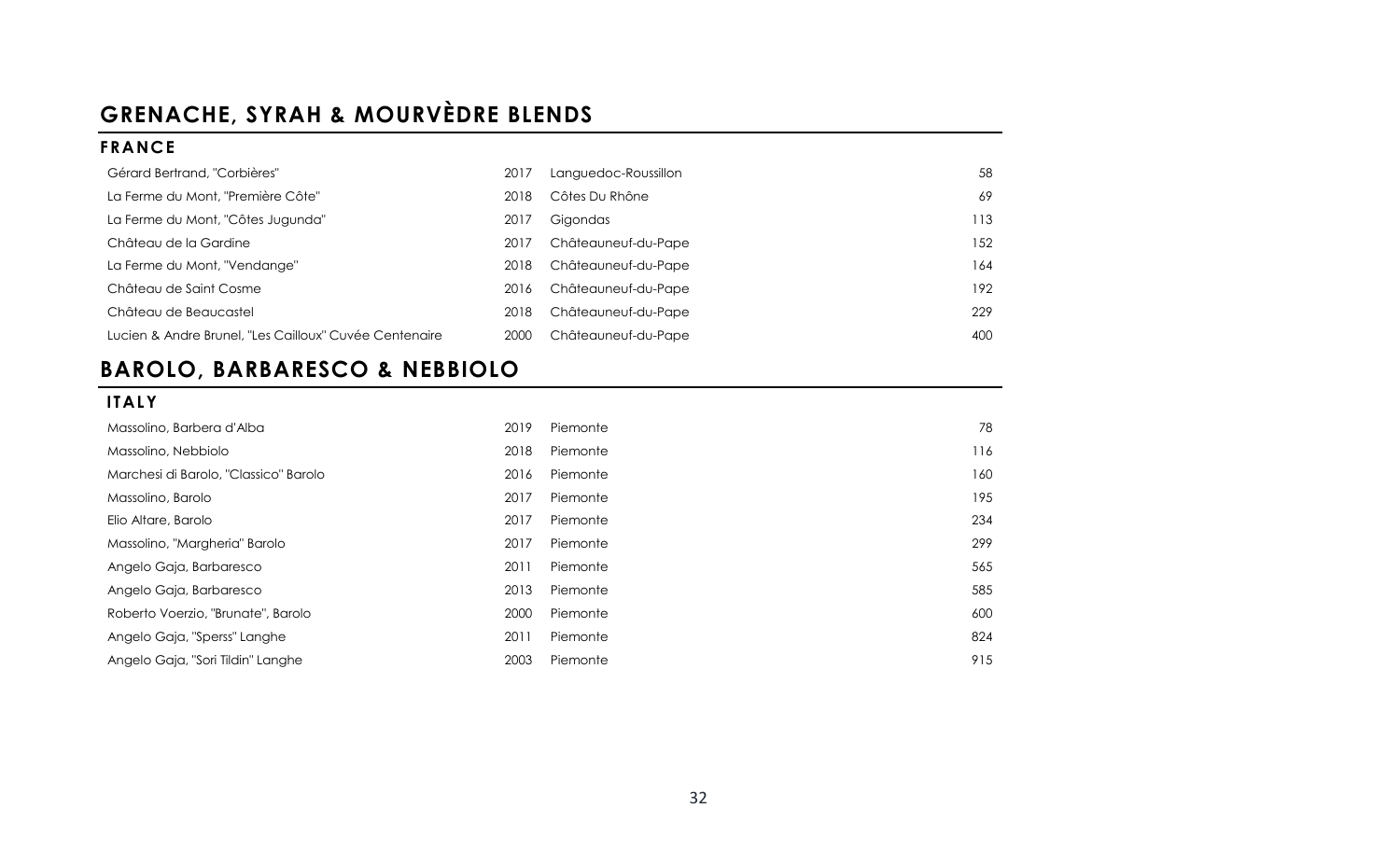### <span id="page-32-0"></span>**AMARONE/ RIPASSO**

#### **ITALY**

| Brigaldara, Valpolicella Ripasso         | 2016 | Veneto | 105 |
|------------------------------------------|------|--------|-----|
| Masi, Costasera                          | 2015 | Veneto | 131 |
| Zenato, Amarone, "Classico"              | 2016 | Veneto | 139 |
| Brigaldara, Amarone                      | 2015 | Veneto | 160 |
| Dal Forno Romano, Valpolicella Superiore | 2014 | Veneto | 345 |
| Dal Forno Romano, Amarone                | 2010 | Veneto | 905 |
| Dal Forno Romano, Amarone                | 2009 | Veneto | 935 |
| Dal Forno Romano, Amarone                | 2008 | Veneto | 965 |

### <span id="page-32-1"></span>**CHIANTI & BRUNELLO DI MONTALCINO**

#### **ITALY**

| Fontodi, Chianti, "Classico"                           | 2017 | Tuscany | 110  |
|--------------------------------------------------------|------|---------|------|
| Caparzo, Brunello di Montalcino                        | 2016 | Tuscany | 159  |
| Antinori, "Badia A Passignano", Chianti Classico       | 2017 | Tuscany | 160  |
| Banfi, Brunello di Montalcino                          | 2015 | Tuscany | 185  |
| Antinori, "Pian delle Vigne", Brunello di Montalcino   | 2015 | Tuscany | 191  |
| Terralsole, Brunello di Montalcino                     | 2016 | Tuscany | 210  |
| Terralsole, Brunello di Montalcino                     | 2012 | Tuscany | 235  |
| Antinori, "Badia A Passignano", Chianti Classico       | 2007 | Tuscany | 210  |
| Antinori, "Badia A Passignano", Chianti Classico       | 2009 | Tuscany | 195  |
| Mate, Brunello di Montalcino, Riserva                  | 2015 | Tuscany | 217  |
| Valdicava, Brunello di Montalcino                      | 2015 | Tuscany | 342  |
| Terralsole, Brunello di Montalcino, Riserva            | 2015 | Tuscany | 384  |
| Biondi Santi, Brunello di Montalcino, "Greppo" Riserva | 1985 | Tuscany | 1780 |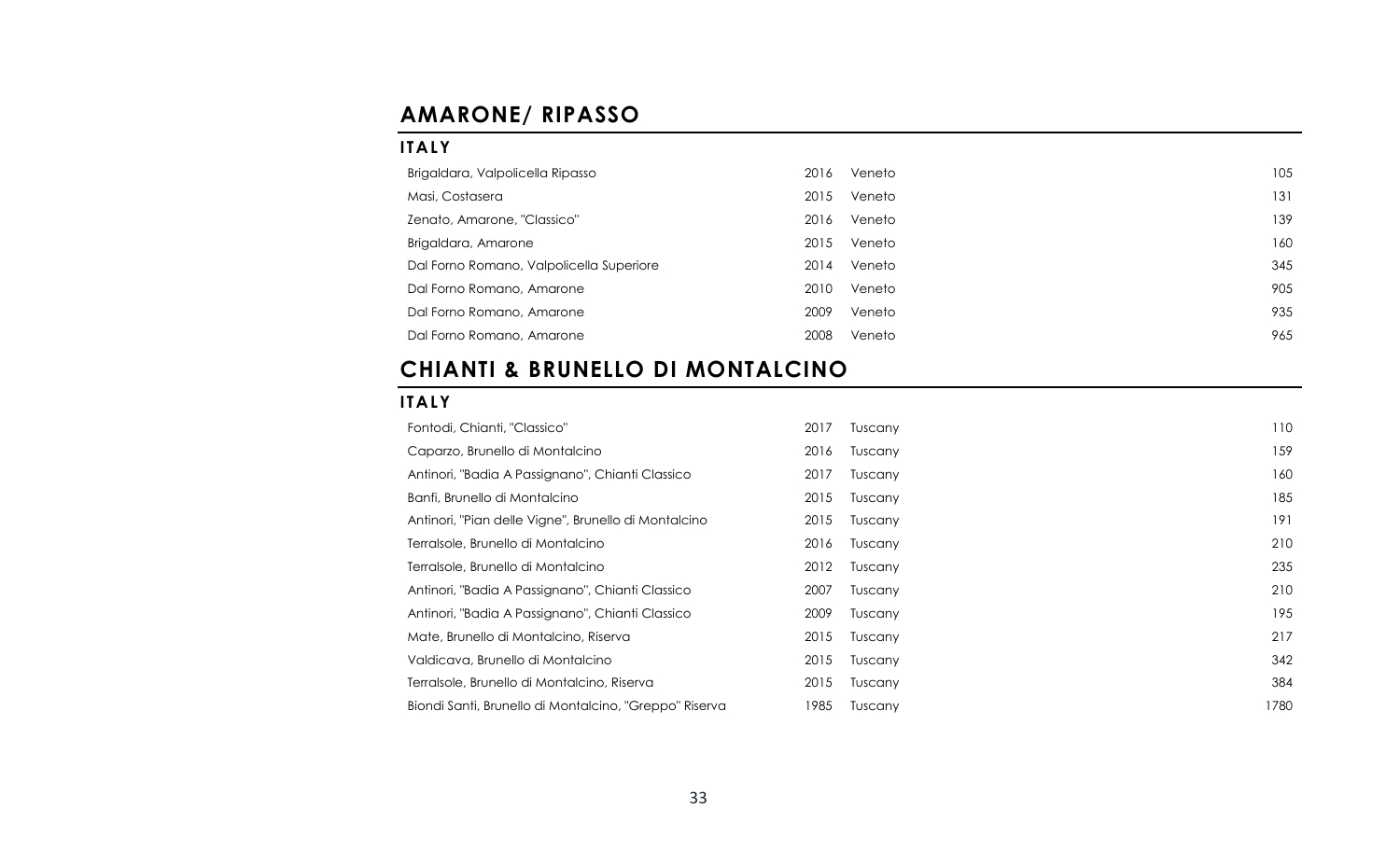### <span id="page-33-0"></span>**OTHER GRAPE VARIETALS & BLENDS**

| USA, CALIFORNIA                            |      |                     |      |
|--------------------------------------------|------|---------------------|------|
| Merryvale, "Forward Kidd"                  | 2018 | Napa Valley         | 172  |
| Saggi, "Long Shadows Collection"           | 2017 | Columbia Valley     | 182  |
| Chester Kidder, "Long Shadows Collection"  | 2017 | Columbia Valley     | 182  |
| Jonata, "Todos"                            | 2015 | Santa Ynez          | 195  |
| <b>SPAIN</b>                               |      |                     |      |
| Cellers de Scala Dei Cartoixa              | 2015 | Priorat             | 186  |
| Descendientes de J. Palacios, "Las Lamas"  | 2017 | Bierzo              | 278  |
| Alvaro Palacios, L'Ermita, "Velles Vinyes" | 2018 | Priorat             | 2450 |
| <b>AUSTRALIA</b>                           |      |                     |      |
| Penfolds, "Bin 389"                        | 2016 | South Australia     | 154  |
| <b>FRANCE</b>                              |      |                     |      |
| Mas des Dumas Gassac                       | 1990 | Languedoc           | 450  |
| <b>ITALY</b>                               |      |                     |      |
| Terralsole, "Trio"                         | 2009 | Tuscany             | 275  |
| <b>LEBANON</b>                             |      |                     |      |
| Château Musar                              | 2014 | <b>Bekaa Valley</b> | 162  |